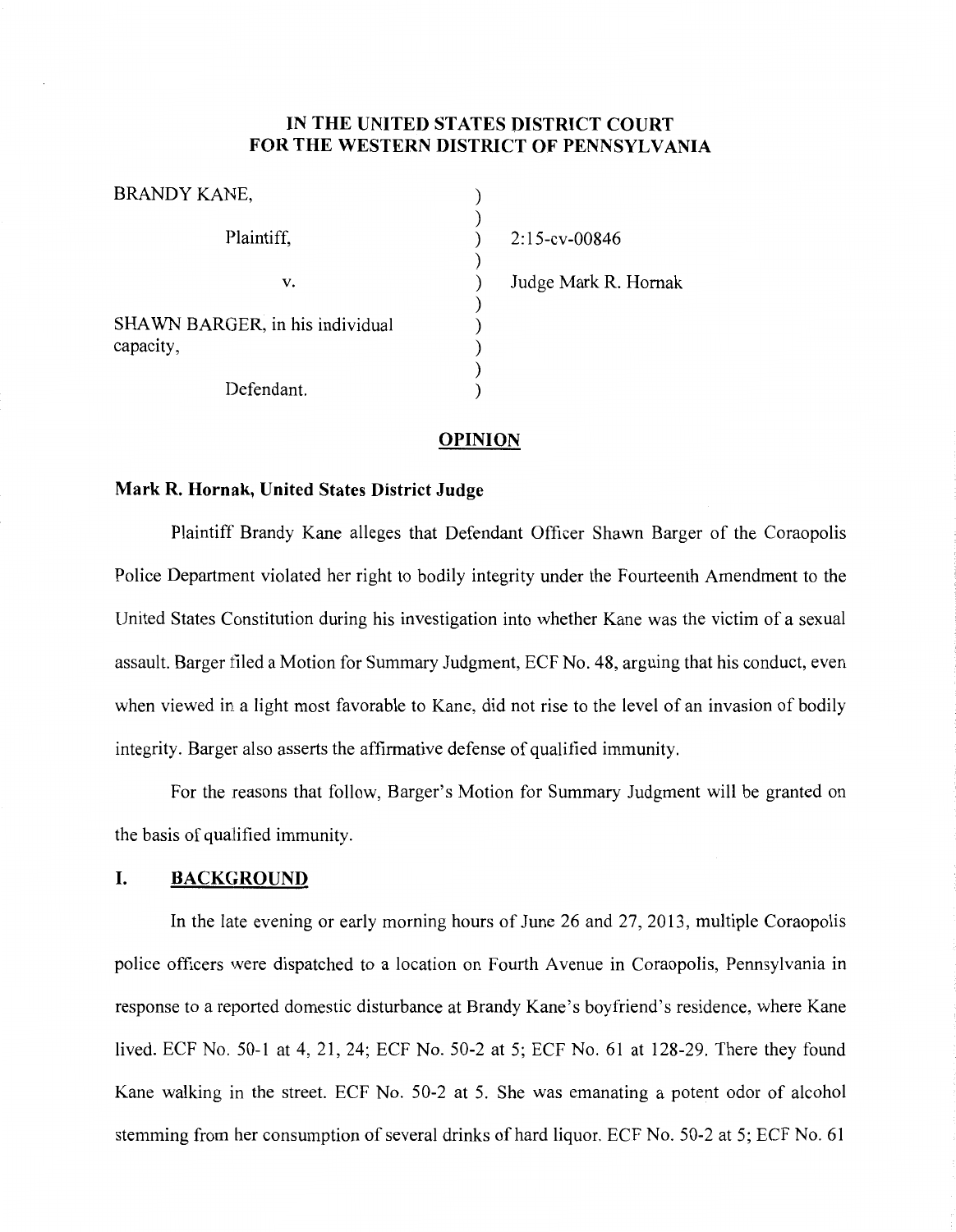at 158. Kane was wearing bikini bottoms and an oversize white t-shirt; the t-shirt did not belong to her. ECF No. 50-1 at 10; ECF No. 61 at 160. At the time, Kane was 20 years old. ECF No. 50-1 at 3; ECF No. 51 at 1 ¶ 2; ECF No. 55 at 2 ¶ 2.

Kane was arrested, taken to the Allegheny County Jail, and charged with disorderly conduct, underage drinking, resisting arrest, and escape. ECF No. 51 at  $2 \text{ } \text{T}$  11; ECF No. 55 at 2; ECF No. 50-1 at 10; ECF No. 61 at 160-62. Due to her alcohol consumption (possibly in combination with her prescribed anti-depressant medication), Kane was "blacked out"; she does not recall the events that transpired between when she began drinking at her boyfriend's residence and when she came to in a squad car on the way to the Allegheny County Jail. ECF No. 50-1 at 21-23, 30-31; ECF No. 61at158. Sometime after her arrest, Kane realized that she had a lump on the back of her head, bruising on her forearms, bruising or scrapes on both of her legs behind her knees and on her calves, bruising on the back of her left shoulder, and possibly light bruising on her chest. ECF No. 51 at 2 ¶ 13; ECF No. 55 at 2; ECF No. 50-1 at 10, 15; ECF No. 61 at 159-60.

At Noon on June 27, 2013, Kane was released from Allegheny County Jail. ECF No. 51 at 2 ~ 15; ECF No. 55 at 2; ECF No. 50-1at11; ECF No. 61at168-69. A hearing was scheduled for her pending criminal charges. ECF No. 61 at 213. That hearing was initially set for July 2, 2013, but it was continued multiple times. ECF No. 61at213-14. Kane was ultimately adjudicated guilty of disorderly conduct and underage drinking but not guilty ofresisting arrest and escape. ECF No. 61 at 214.

When she was released from the Allegheny County Jail, Kane was concerned that she might have been sexually assaulted because she was not wearing pants when she was arrested, she had a large amount of vaginal discharge with an unusual odor, her vagina was irritated, and she could not recall what happened. ECF No. 50-1 at 14; ECF No. 50-4 at 12; ECF No. 61 at 162, 174-75. Kane spoke with her criminal defense attorney, who suggested that she go to the hospital to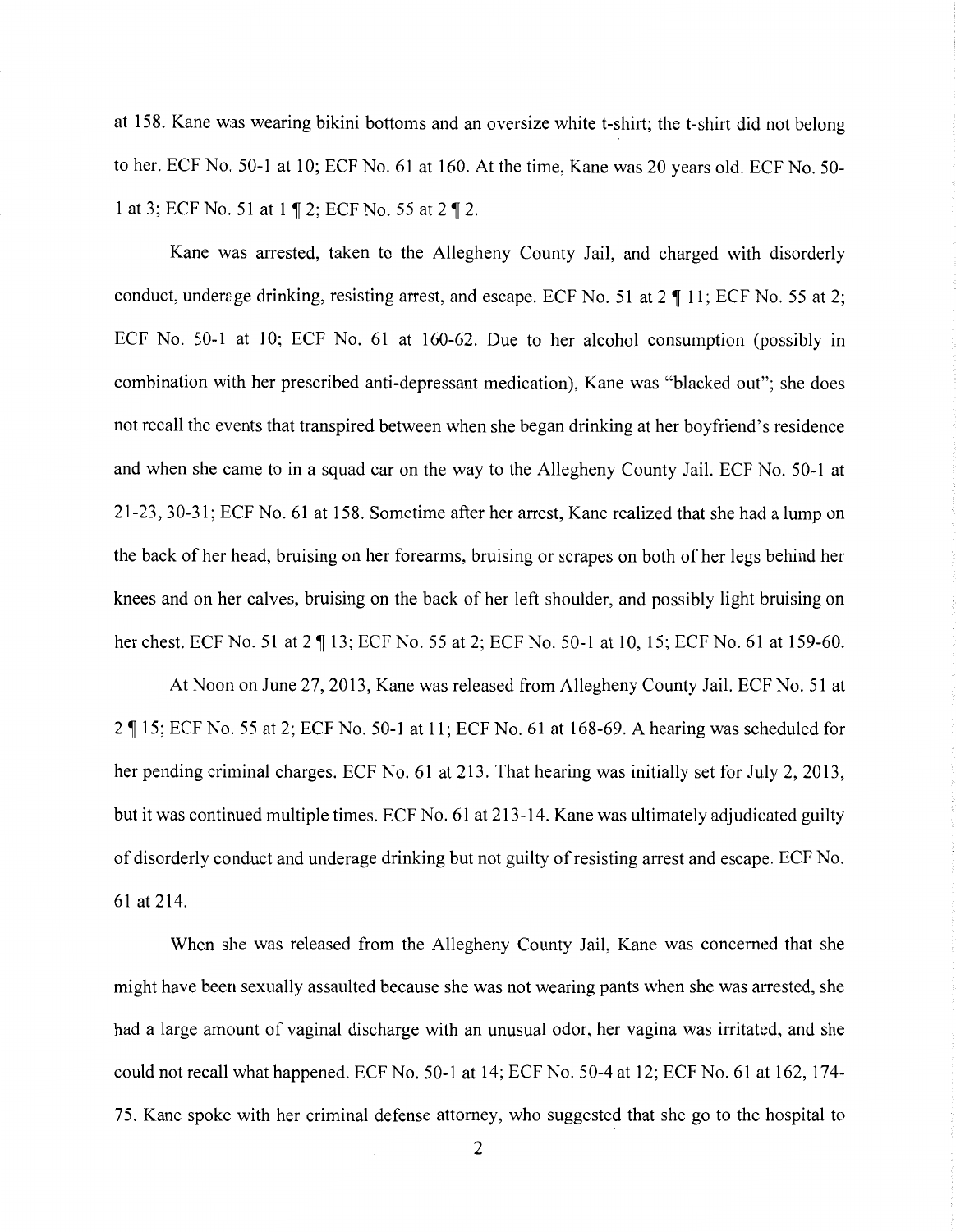receive a psyckiatric evaluation. ECF No. 61 at 169. After showering at her mother's house and having a friend take photographs of her bruising, Kane went to Sewickley Valley Hospital at around six or seven o'clock on the evening of June 27, 2013. ECF No. 51 at  $3 \text{ } \text{T}$  15-16; ECF No. 55 at 2; ECF No. 50-1at13, 20; ECF No. 61at169, 197-98. At the hospital, Kane requested both a psychiatric evaluation and a sexual assault examination. ECF No. 51 at  $3 \text{ } \text{ } \text{ } 17$ ; ECF No. 55 at 2; ECF No. 50-1 at 13-14. As part of the sexual assault examination, a hospital doctor or nurse photographed Kane's arms, her shoulder, the back of her knees, and her legs. ECF No. 50-1 at 14, 42-43; ECF No. 61 at 175-76, 292.

Although it was both official protocol and common practice for the Coraopolis Police to refer sexual assault investigations to the Allegheny County Police (ECF No. 55 at  $9 \text{ }^{\circ}$  36(vi); ECF No. 63 at  $3 \sqrt{36(vi)}$ ; ECF No. 50-6 at 4; ECF No. 61 at 19, 95), Officer Shawn Barger, a Coraopolis police officer, was dispatched to and arrived at the hospital purportedly to investigate Kane's possible sexual assault. ECF No. 51 at  $3 \nparallel 18$ ; ECF No. 55 at  $2 \nparallel 18$ ; ECF No. 50-1 at 15. Barger was forty years old. ECF No. 55 at  $7 \text{ } \text{\ensuremath{\mathsf{I}}\xspace}$  36(i); ECF No. 63 at 1  $\text{\ensuremath{\mathsf{I}}\xspace}$  36(i).

The parties dispute whether Officer Barger was assigned to investigate Kane's possible sexual assault. ECF No. 51 at 3  $\parallel$  18; ECF No. 55 at 2  $\parallel$  18. Barger's report indicates he was contacted by Sewickley Valley Hospital. ECF No. 61 at 435. Barger now says he was initially assigned to the case by a police dispatcher because he was the officer in charge that night. ECF No. 50-6 at 4; ECF No. 61 at 18-19; ECF No. 61 at 21. According to then-Police Chief Alan DeRusso, this would have been standard procedure. ECF No. 61 at 89. Barger claims that he asked a dispatcher to inform the Allegheny County Police about the incident so that they could provide support. ECF No. 50-6 at 4; ECF No. 61 at 18-19. Barger also says, and his incident report reflects, that he spoke with Allegheny County Detective Adams, and Adams told Barger to conduct an initial interview Kane regarding Kane's possible sexual assault to determine if, in fact, an assault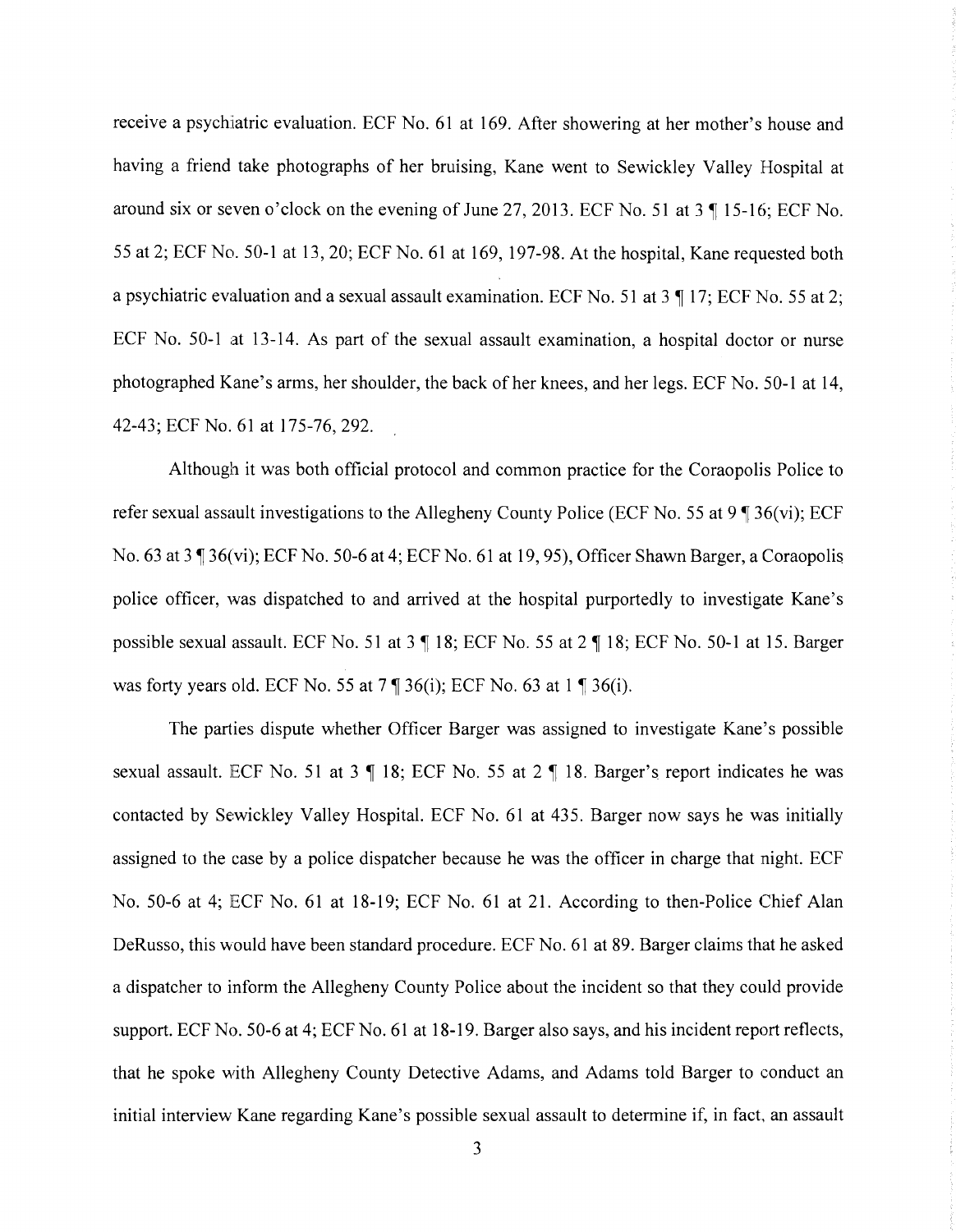took place, and that an Allegheny County investigative team would then be assigned. ECF No. 50- 6 at 4-5; ECF No. 50-4 at 12; ECF No. 61 at 22-23. In any event, Barger considered himself the lead investigator on Kane's case. ECF No. 50-6 at 5.

On the evening of June 27, 2017, Officer Barger collected the hospital's rape kit as evidence. He later transported it to the Coraopolis Police Station, where he placed it in a secure evidence refrigerator. ECF No. 50-6 at 11; ECF No. 50-4 at 12. Barger then interviewed Kane concerning her possible sexual assault. ECF No. 50-1 at 15-16. Kane's mother and a victim advocate were present. ECF No. 50-1 at 16. Kane says that Barger told her to come to the police station the next day and provide him with the clothing she had been wearing during the incident. ECF No. 50-1 at 16. In his incident report, Barger stated that Kane told him she would put the clothes she was wearing during the incident in paper bags and bring them in to the station the next day. ECF No. 50-4 at 13.

The following day, on June 28, 2013, Kane and one of her friends, Cayla Combs, went to the Coraopolis Police Station. ECF No. 50-1 at 16; ECF No. 50-3 at 20-21; ECF No. 50-4 at 13; ECF No. 61 at 47-48. The parties dispute whether Kane initiated the trip to the police station to retrieve her cell phone or whether she did so because Officer Barger had directed Kane to come to the station to provide him with evidence-the clothing in her possession after her possible sexual assault (bikini bottoms, a pair of shorts, and a T-shirt). ECF No. 51 at  $3 \text{ } \text{\ensuremath{\mathsf{I}}\,}$  19; ECF No. 55 at  $3 \text{ } \text{\ensuremath{\mathsf{I}}\,}$ 19; ECF No. 50-1at16, 43; ECF No. 50-6 at 11; ECF No. 50-3 at 20-21. In any event. Kane both retrieved her cell phone from the station and provided the clothing from the night prior to Barger. ECF No. 50-1at17; ECF No. 50-6 at 9; ECF No. 50-4 at 13.

While at the Coraopolis Police Station, Kane and Combs met separately with Officer Barger to discuss Kane's possible sexual assault. ECF No. 50-1 at 16; ECF No. 50-3 at 21; ECF No. 51 at 3 ¶ 20-21; ECF No. 55 at 3 ¶ 20-21; ECF No. 61 at 182-84. Kane and Barger met alone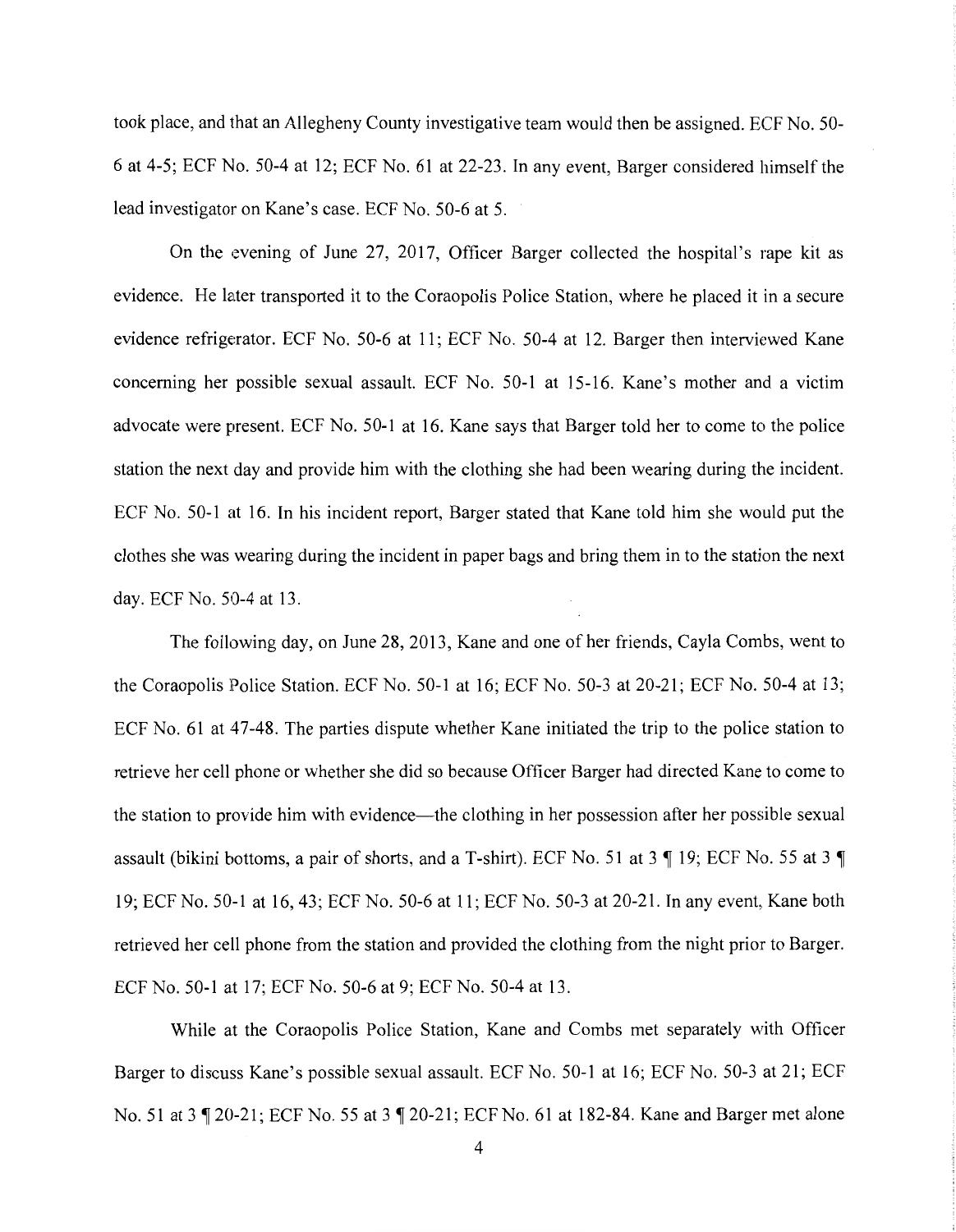in a back room of the station, which had at least one table or desk. ECF No. 50-1 at 16; ECF No. 50-6 at 13; ECF No. 61 at 99-100. Barger says he was the one who directed Kane to the back room. ECF No. 61 at 48-49. Kane says the door to the hallway was closed; Barger says it was open. ECF No. 50-1at16; ECF No. 50-6 at 13; ECF No. 50-7 at 11.

During Kane's meeting with Officer Barger, Barger asked Kane at least once whether she had any bruising on or around her intimate areas. ECF No. 55 at 10  $\degree$  36(viii); ECF No. 63 at 5  $\degree$ 36(viii). Kane reported a bruise on her upper right buttock. ECF No. 51 at  $4 \sqrt{ }$  27; ECF No. 55 at 5 ~ 27; ECF No. 50-1 at 17. Kane then told Barger that the hospital had taken photographs of all of her injuries except for the bruise on her right buttock. ECF No. 50-1 at 17; ECF No. 50-7 at 11; ECF No. 61 at 185-86. Barger then asked Kane if he could photograph the bruise on Kane's right buttock.<sup>1</sup> ECF No. 50-1 at 17, 43; ECF No. 50-7 at 11-12; ECF No. 61 at 186, 294. Barger would later explain that he did so solely for evidence documentation purposes. ECF No. 61 at 347.

Officer Barger claims, and his report reflects, that he tried to power up the Coraopolis Police Department's digital camera, but the Department's camera was not working. ECF No. 50- 6 at 7; ECF No. 50-4 at 13; ECF No. 61at29-32; ECF No. 61 at 49-50. According to Barger, that was the only camera in the police station. ECF No. 50-6 at 7. Barger then informed Kane that he had a special application ("app") on his iPhone for taking photographs. ECF No. 50-1 at 17. Kane agreed that Barger could photograph her right buttock. ECF No. 50-1 at 17; ECF No. 50-7 at 12- 13. Barger then either photographed or attempted to photograph Kane's right buttock using his personal cell phone, a black iPhone. ECF No. 55 at 10  $\sqrt{ }$  36(xi); ECF No. 63 at 6  $\sqrt{ }$  36(xi); ECF No. 50-1 at 6-7, 16-17; ECF No. 50-6 at 6-7. Kane then asked Barger if he wanted to take

<sup>&</sup>lt;sup>1</sup> This would be the third set of photographs; the first being those taken by Ms. Kane's friend, the second by the staff at the hospital.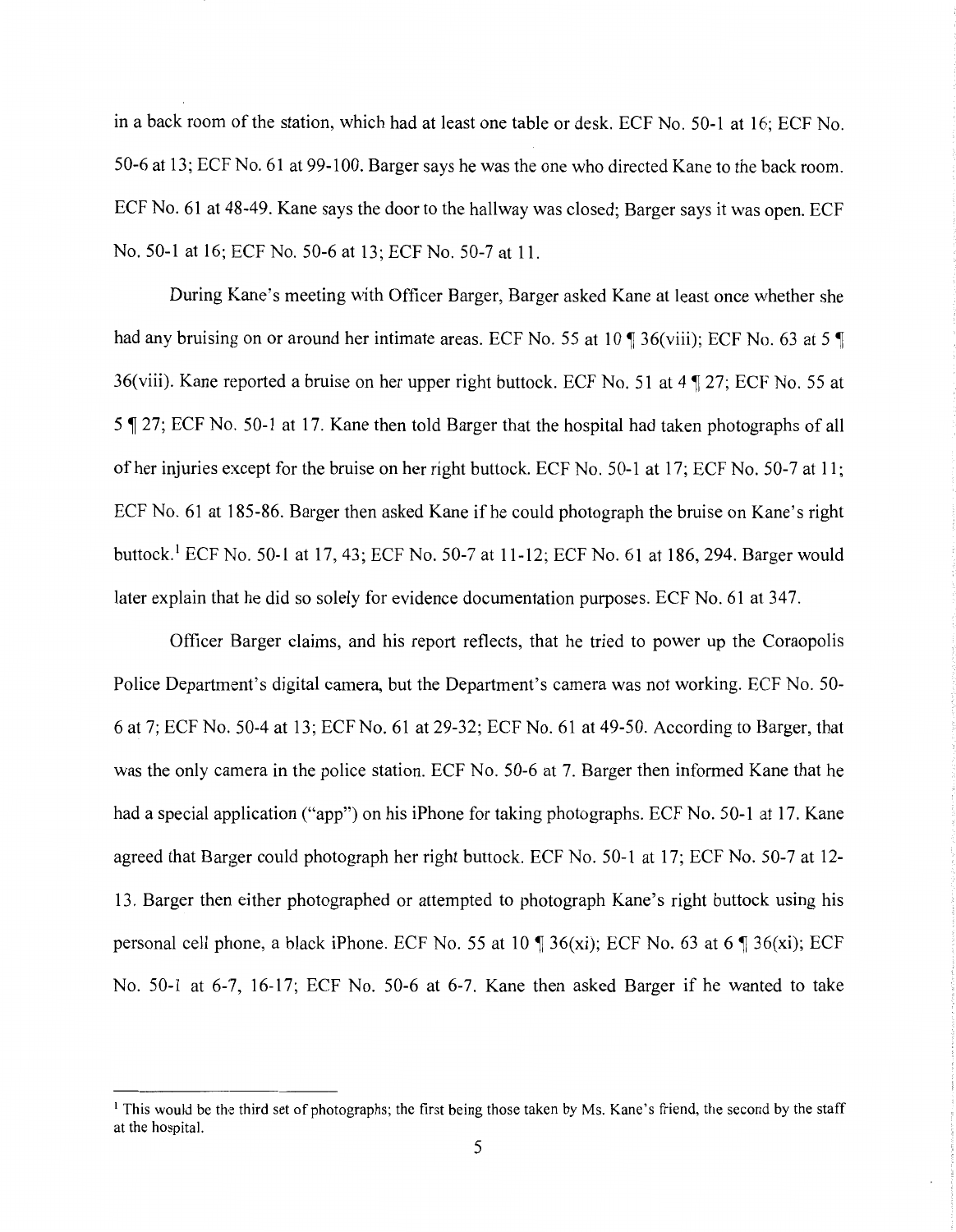photographs of her other injuries besides the bruise on her right buttock, and Barger replied that he did. ECF No. 50-1 at 17; ECF No. 50-7 at 12-13; ECF No. 61 at 186-87.

Kane says that Officer Barger asked her repeatedly about her breasts, vagina, and buttocks while holding his personal cell phone and photographing her. ECF No. 50-1 at 6-7; ECF No. 50-7 at 14-15; ECF No. 61 at 70, 145. Kane says she believes Barger photographed her more than four times and as many as eight times using his personal cell phone (ECF No. 50-1 at 6-7, 19; ECF No. 61at145, 194), but she does not know for sure because she did not see any photographs or hear a camera "click" {ECF No. 50-1 at 7, 18; ECF No. 61 at 69, 146-47), nor does she know exactly what areas of her body Barger photographed. But Kane nonetheless believes that Barger took inappropriate photographs of her "intimate areas," including her breasts and buttocks. ECF No. 50-1at43; ECF No. 61at144, 157, 188, 295-96. Barger made no mention of the fact that he either photographed or attempted to photograph Kane with his personal cell phone in his official report. ECFNo. 50-4at13-14.

In his deposition, Officer Barger admitted that he attempted to use the evidence collection application on his personal cell phone to take photographs of Kane's injuries. ECF No. 61 at 49, 52, 58-59. Barger denied that he actually photographed Kane, instead describing his attempt as "unsuccessful." ECF No. 61 at 49; ECF No. 50-6 at 12. But Barger also signed a Request for Admission propounded during discovery in this case, agreeing that he "took photographs of Brandy Kane in the Coraopolis Borough Police Station." ECF No. 61 at 5.

In any event, Officer Barger now says that he at least attempted to photograph Kane's bruises. ECF No. 50-6 at 13. Barger says that he attempted to photograph Kane between five and seven times with his personal cell phone, but the photographs would not "save" to his cell phone because the phone would "freeze" and the evidence collection application would delete them. ECF No. 50-6 at 6-7, 12-15; ECF No. 61 at 58-60; ECF No. 63 at 6  $\parallel$  36(xii). Barger denies that he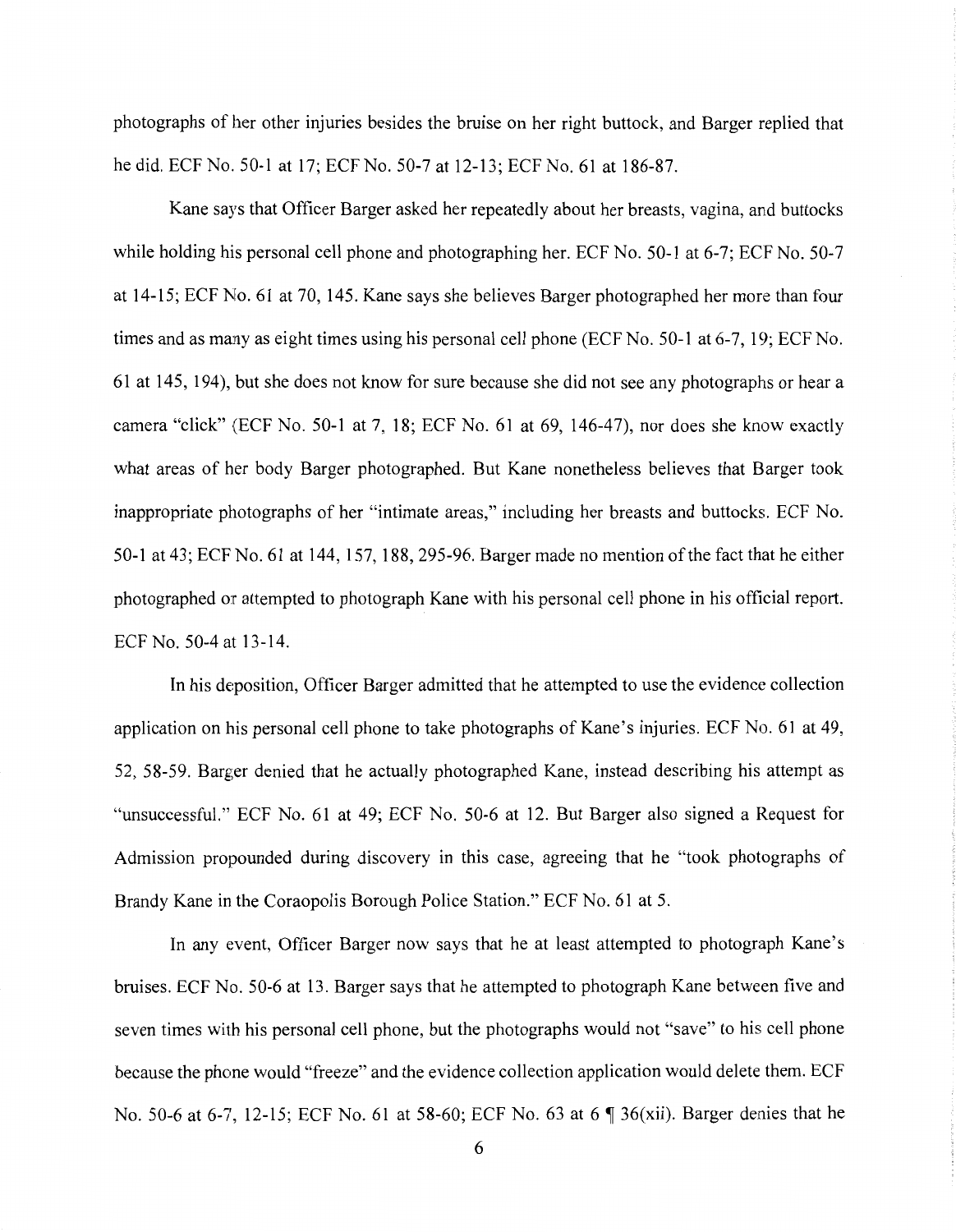himself deleted the photographs; he says that when he attempted to review the photographs, they were simply gone. ECF No. 50-6 at 14; ECF No. 61 at 58-59. Barger nevertheless admits that his actual intent was to take photographs on his personal cell phone to document the evidence of a possible sexual assault, and he would have taken such photographs if the evidence collection application had been working properly. ECF No. 50-6 at 14.

Kane says after the first round of photographing with Officer Barger's personal cell phone, Barger told her that the photographs were not saving to the phone, so Barger asked if he could retake the photographs. ECF No. 50-1 at 19; ECF No. 61 at 194. Kane then agreed to allow Barger to retake the photographs. ECF No. 50-1 at 19; ECF No. 50-7 at 17; ECF No. 61 at 194. According to Kane, the second round of photographing involved the same areas of her body. ECF No. 50-7 at 17-18; ECF No. 61 at 194. During this second round of photographing, Kane says Barger again asked her if she had injuries to her vagina, to which she again replied she did not. ECF No. 50-1 at 19; ECF No. 61 at 194-95.

At some point during all of this photographing or attempted photographing, both Kane and Officer Barger together pulled down her grey Adidas basketball shorts far enough to expose the bruise on the upper part of her right buttock. ECF No. 51 at  $4 \sqrt{9}$  27; ECF No. 55 at 5 $\sqrt{9}$  271; ECF No. 50-1 at 17; ECF No. 50-7 at 13; ECF No. 61 at 187. First, Kane turned around facing away from Barger and began to pull down her shorts. ECF No. 50-1 at 17; ECF No. 61 at 187. Then, Barger assisted Kane, pulling down Kane's shorts a little further in order to fully expose the bruise on Kane's right buttock so he could photograph it. ECF No. 50-1 at 17; ECF No. 61 at 187. Kane says that at that point, she "felt something touch her butt crack" which "caused her to jump." But Barger says he was just moving the tag on the back of her shorts out of the way. ECF No. 50-1 at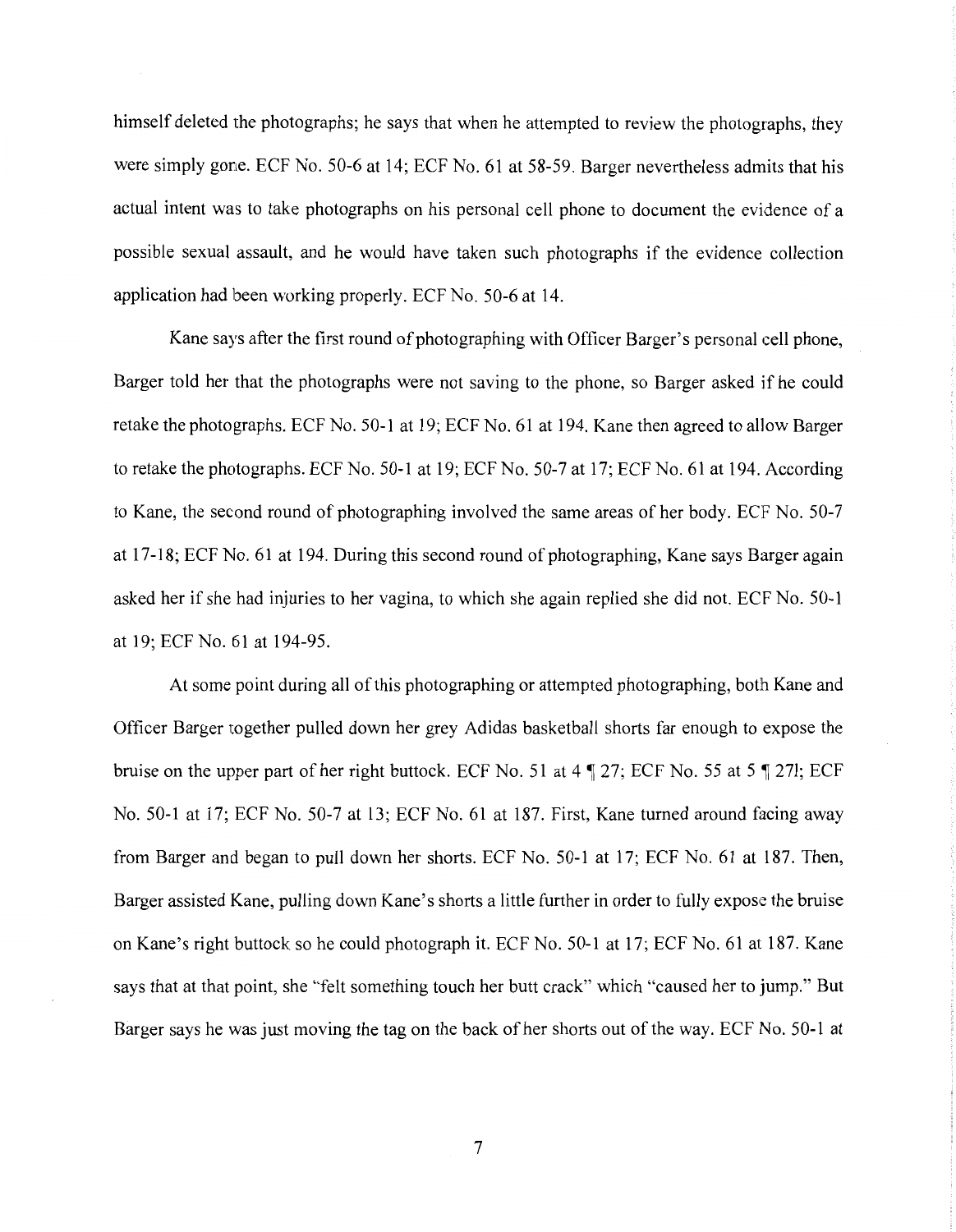17; ECF No. 50·-7 at 13; ECF No. 61 at 187-88. Barger denies touching Kane. ECF No. 50-6 at  $15.<sup>2</sup>$ 

Kane also says Officer Barger asked her to both stand and sit on a table so he could photograph her inner thigh injuries and bruises on the back of her knees. According to Kane, she did both, pulling up the legs of her shorts while sitting to reveal her inner thighs. ECF No. 50-1 at 17; ECF No. 50-7 at 13-14; ECF No. 61at146; ECF No. 61at188-89. Barger denies asking Kane to get on the table. ECF No. 50-6 at 13. But Kane says that while she was on the table, Barger twice asked her if she would pull up her shorts further, and she complied, pulling her shorts all the way up to her bikini line, while Barger photographed or attempted to photograph her inner thighs. ECF No. 50-1 at 17-18; ECF No. 50-7 at 13-14; ECF No. 61 at 188-89.

Kane says that at one point, when Barger asked again about injuries to her vagina, Kane pulled her shorts to the side to show the officer her vagina. ECF No. 50-7 at 15; ECF No. 61 at 190. Kane says Barger looked at her vagina. ECF No. 50-7 at 15; ECF No. 61at190. Kane does not allege that Barger asked her to show him her vagina, nor does she believe that Barger photographed her vagina, but she is not certain about that; Kane says that Barger did make her "feel like" he may have photographed her vagina. ECF No. 50-7 at 15; ECF No. 51 at  $4 \sqrt{ }$  30-31; ECF No. 55 at 6  $\text{T}$  30-31; ECF No. 50-7 at 15; ECF No. 61 at 190-91. Barger has denied that Kane exposed her vagina to him. ECF 61 at 402, 408.

Kane says that when Officer Barger asked about the bruise on her chest, he pulled her tank top down slightly, using his finger to expose the bruise on her upper chest. ECF No. 50-1 at 18; ECF No. 61 at 191. Kane says that she held the tank top in place where Barger had positioned it, and Barger photographed or appeared to photograph the bruise on Kane's chest. ECF No. 50-1 at

<sup>2</sup> Barger also denied assisting in pulling on Kane's shorts and tank top as part of his photography process, but it appears he later recanted that, at least as to her shorts. ECF No. 61 at 402, 408. He also initially denied looking at or photographing Kane's inner thighs, ECF No. 61 at 402, but recanted that also. ECF No. 61 at 408.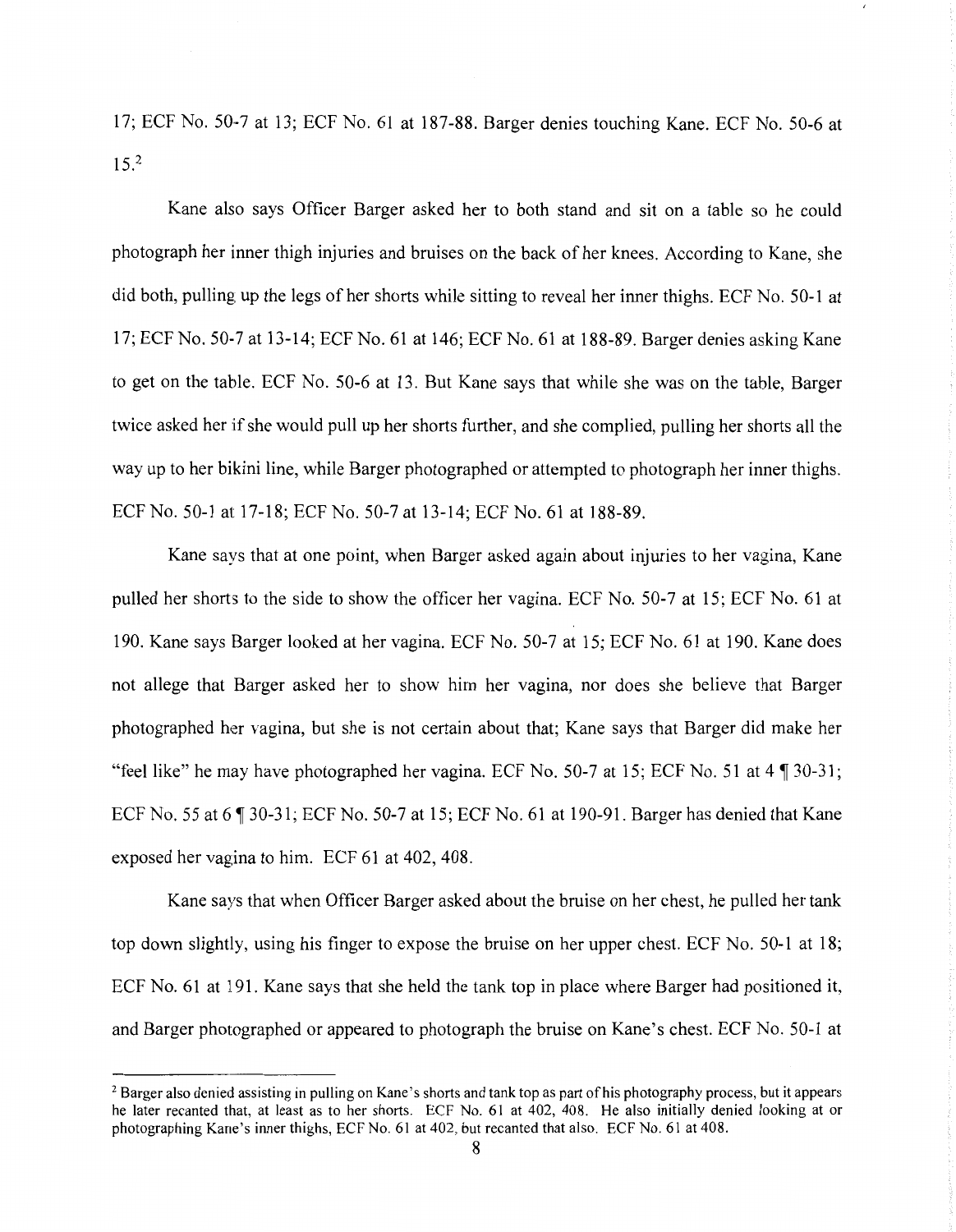18; ECF No. 61 at 191. Barger slid the tank top aside a bit to photograph or attempt to photograph the bruise. ECF No. 50-1 at 19; ECF No. 61 at 193. Kane's breasts were never fully exposed during the session, but the upper portion of her chest around the line of her tank top was exposed, ECF No. 61 at 193, and Kane claims at one point that the upper portion of one of her breasts was exposed, but not her nipple. ECF No. 51 at  $4 \sqrt{ }$  28; ECF No. 55 at 5 $\sqrt{ }$  28; ECF No. 50-1 at 19; ECF No. 61 at 192-93.

After Officer Barger photographed Kane, Kane says Barger told her that he would be investigating her case further and that he would call the detectives if anything happened. Kane then left the police station. ECF No. 50-1 at 19; ECF No. 50-7 at 17-18. Barger continued investigating Kane's possible sexual assault for at least some time further. ECF No. 50-4 at 17-18. Among others, Barger interviewed Cayla Combs' sister, Porsha Webb; Kane's boyfriend, Dustin Goins; Georgette Blatz, who had found Barger partially clothed; and Paige Bogatay, who saw the bruising on Kane's body. ECF No. 50-4 at 15-18.

Officer Barger did not document what happened to the bikini bottoms, pair of shorts, and T-shirt that Kane provided as evidence. ECF No. 50-6 at 9. Barger says that he left the clothes in a specific but unspecified location at the police station for the "evidence officer" to collect.<sup>3</sup> ECF No. 50-6 at 9-10. He says he does not know what happened to those evidentiary items after that. ECF No. 50-6 at 9-10; ECF No. 61 at 40-42. The record before the Court contains no chain of custody documentation for those items.

Detective Kuma from Allegheny County Police Department investigated Officer Barger's conduct at Kane's request. ECF No. 61 at 308-09. Kuma reports that he found Kane to be credible. ECF No. 61 at 388. During Kuma's investigation, Barger initially denied photographing Kane

<sup>&</sup>lt;sup>3</sup> Seemingly impairing any "chain of custody" for such evidence.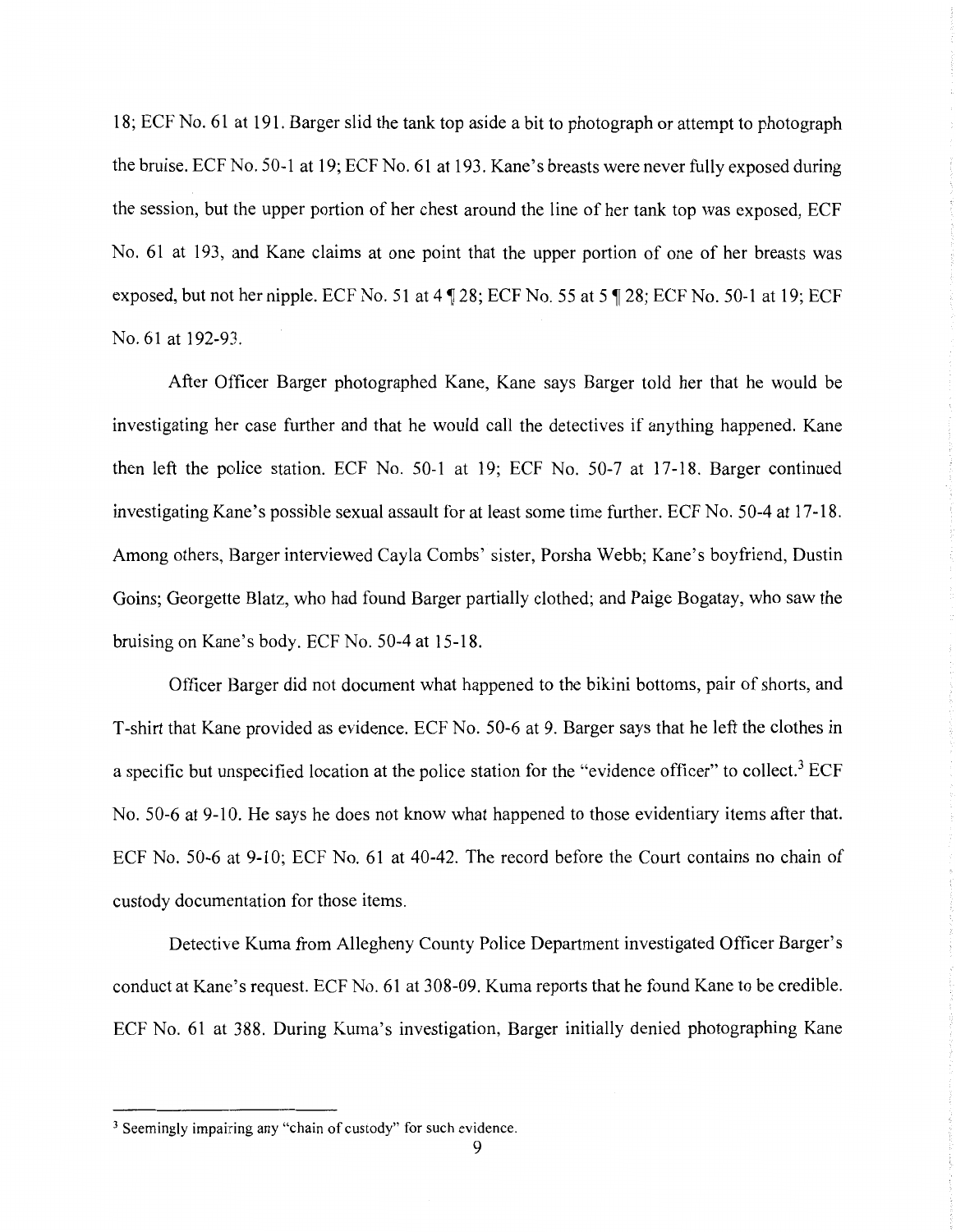using his personal cell phone, instead telling Kuma he that did not take photographs of Kane at all. ECF No. 50-6 at 13-14; ECF No. 61 at 55. Barger later admitted to Kuma that he had not been completely honest in regards to what happened with Kane at the station. ECF No. 50-6 at 13; ECF No. 61 at 56-57, 61-62, 346-47. According to Kuma, Barger said that he was not honest about what happened regarding the photography session involving him and Kane because he was afraid his girlfriend would find out and become jealous. ECF No. 61 at 349.

Officer Barger and Detective Kuma disagree about which story Barger eventually settled on. Barger says he later told Kuma that he had attempted to take photographs of Kane on his personal cell phone. ECF No. 61 at 56-58. Kuma believes Barger "lied about whether or not he took the photos." ECF No. 61 at 372. Kuma says Barger later told him that he actually took six or seven photographs of Kane on his personal cell phone with an evidence application after realizing the Department camera wasn't working. ECF No. 61 at 346-47, 366. Kuma says that Barger admitted to actually photographing Kane's upper chest, the side of her buttocks, her inner thighs, and the front and backs of her legs. ECF No. 61 at 347. Kuma says that Barger explained how the evidence application on his iPhone kept freezing up as Barger was taking the photographs. ECF No. 61 at 347. Barger then tried to take photographs with a different iPhone application, and he tried to transfer those photographs into the evidence application. ECF No. 61 at 347. According to Kuma, Barger then told Kuma that he had deleted some of the photographs from his phone, while other photographs never saved to his phone in the first place. ECF No. 61 at 348, 375.

Detective Kuma later conducted a forensic analysis of almost thirteen thousand (13,000) photographs from Officer Barger's cell phone, but he found no photographs that have been identified as depicting Kane or any portion of her body, although he says one photograph could possibly be Kane's buttocks. ECF No. 51 at 4 | 25; ECF No. 55 at 4 | 25; ECF No. 50-7 at 27-28; ECF No. 61 at 341-44, 363, 376. Kuma believes that his analysis would have detected any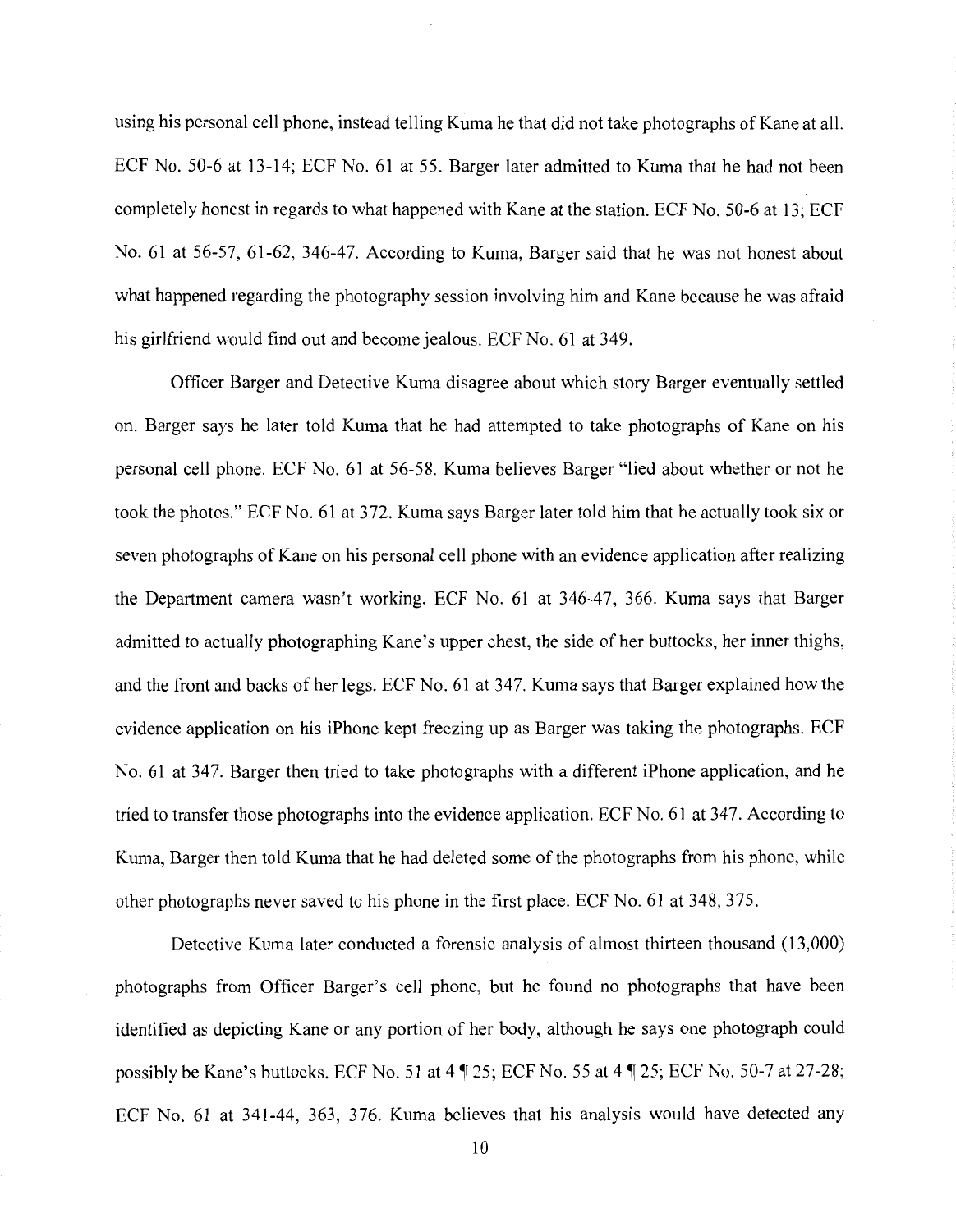photographs deleted by Barger after the incident, but he is not entirely sure about this. ECF No. 61 at 338-39, 348. Kuma did not look at metadata from Barger's cell phone. ECF No. 61 at 377. Kuma also did not specifically look for indications of a data transfer, nor did he analyze any of Barger's other devices for photographs. ECF No. 61 at 363-65. So while Kuma was confident after his investigation that Barger had not deleted any photographs of Kane, Kuma agreed it is possible that photographs were taken but never saved in the first place, or that such photographs remained on the phone but were encrypted, or that such photographs were transferred to another device prior to his investigation (though he did not see evidence of those things). ECF No. 61 at 345-46, 363- 64, 370. According to Kuma, he has "run into so much inconsistency with [the cell phone analysis] device that I can't say that for sure [whether Barger saved photos of Kane on his phone]. All I can say is of what was extracted from [Barger's] phone, there were no photos that we could tie to Ms. Kane." ECF No. 61 at 348.

Then-Police Chief DeRusso also questioned Officer Barger about the incident. ECF No. 61 at 91-92. DeRusso said that the Department had a longstanding policy that no officer would meet with a female without another officer present. ECF No. 61 at 99. DeRusso explained that he would not have allowed officers to use their personal cell phones to take evidence photographs of alleged sexual assault victims, although he did not recall adding any "photographic equipment policy" to the Department's formal rules, regulations, and procedures manual. ECF No. 61 at 98- 99, 110. DeRusso said that he had purchased every single officer in the Department a "smart" cell phone for their police work as well as a Department camera for evidence collection. ECF No. 61 at 92-93, 104-05. Barger was one of the first officers given his own set of this equipment. ECF No. 61 at 93-94.

Officer Barger claims that he no longer had a Department-issued cell phone, that there was only one Department camera for all the officers to use, ECF No. 50-6 at 7, and that he was not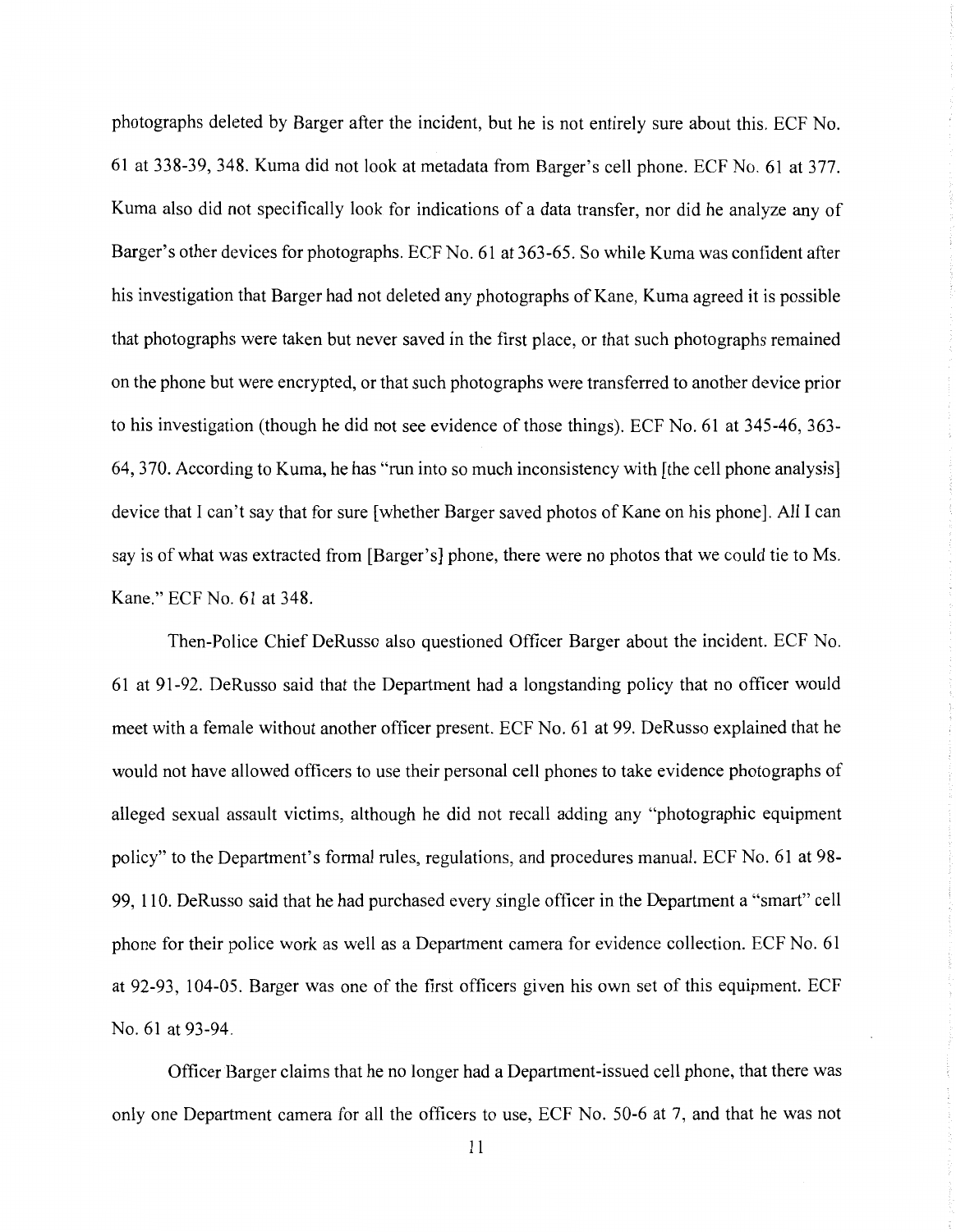aware of any Department policy regarding photographic equipment or photographing a female without another officer or witness in attendance. ECF No. 61 at 32-33. But according to then-Police Chief DeRusso, the policy requiring that two officers be present in a meeting with a female was long-standing, ECF No. 61 at 99, and Barger and other officers would have had their own individually-assigned Department camera at the time this incident occurred, ECF No. 61 at 105, which is why Barger violated Department policy by taking photographs with his personal cell phone rather than the Department-issued camera he was given. ECF No. 61 at 98. If a Departmentissued camera were inoperative as Barger claims, DeRusso says he would have expected Barger to report that fact to either DeRusso or a police captain. ECF No. 61 at 105-06.

In any event, at the conclusion of the inquiry by Chief DeRusso, Officer Barger consented to formal disciplinary action for violations of Coraopolis Police Department policies, including failing to use Department photographic equipment, interviewing and photographing a female without a fellow officer or witness present, and failing to provide full initial disclosure of the matter. ECF No. 55 at 11 ¶ 36(xvii); ECF No. 63 at 7-8 ¶ 36(xvii); ECF No. 50-6 at 7-8; ECF No. 61 at 10, 102-03. DeRusso took Barger off of Kane's case "a couple weeks" after questioning Barger. ECF No. 50-6 at 5-6; ECF No. 61 at 25-26. In addition to his formal reprimand, Barger was suspended for two weeks without pay. ECF No. 50-6 at 6; ECF No. 61 at 27.

# **II. LEGALSTANDARD**

A party is entitled to summary judgment if it can show that there is no genuine issue of material fact and it is entitled to judgment as a matter of law. Fed. R. Civ. P. 56(a). "A genuine issue of material fact is one that 'affects the outcome of the suit under the governing law' and could lead a reasonable jury to return a verdict in favor of the nonmoving party." *Willis v. UPMC Children's Hosp. of Pittsburgh,* 808 F.3d 638, 643 (3d Cir. 2015) (citing *Anderson v. Liberty Lobby, Inc.,* 477 U.S. 242, 248 (1986)). Initially, the moving party bears the burden of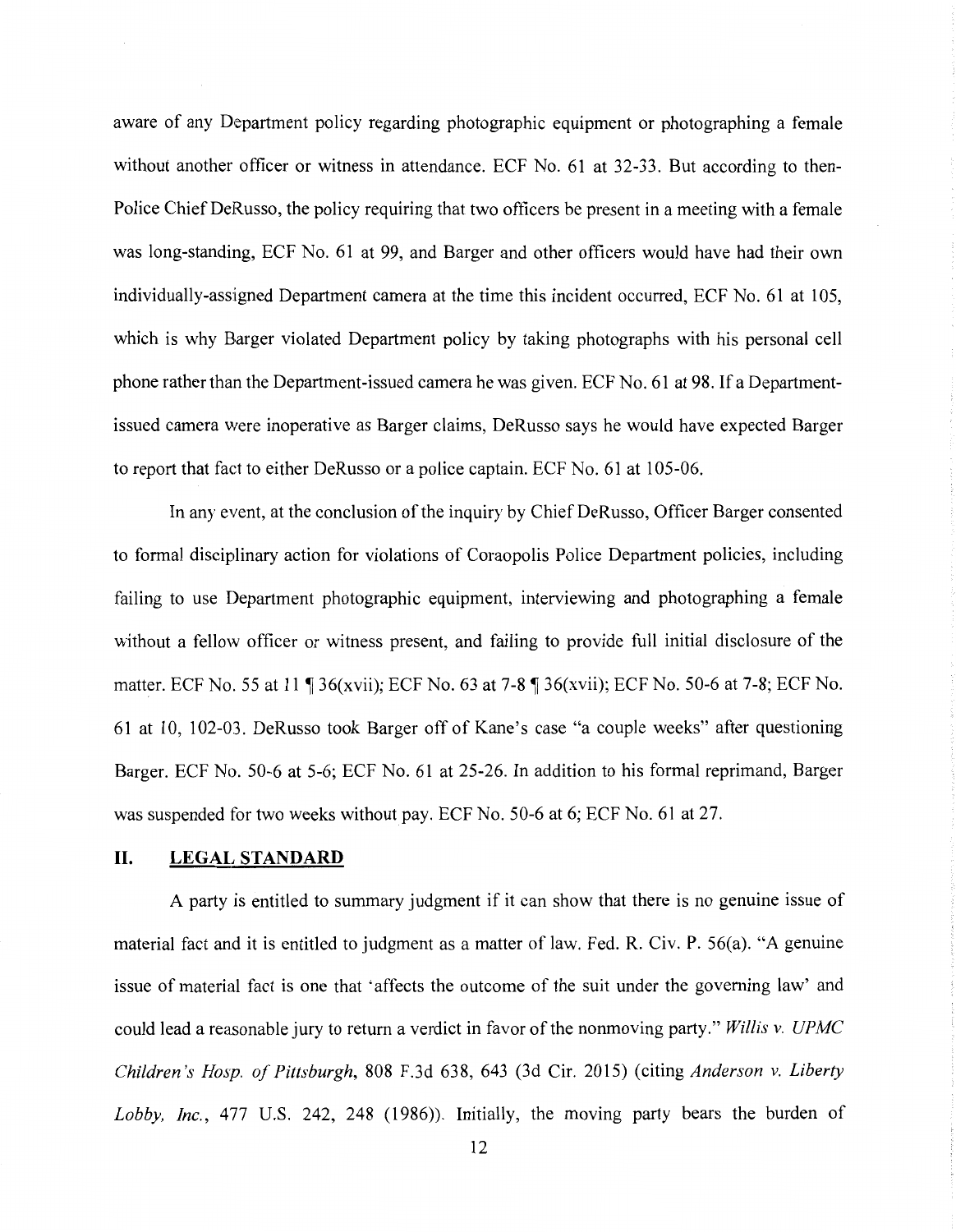demonstrating that the evidentiary record presents no genuine issue of material fact. *Willis,* 808 F.3d at 643. If it does so, the burden shifts to the nonmoving party to "identify facts in the record that would enable them to make a sufficient showing on essential elements of their case for which they have the burden of proof." *Id.* (citing *Celotex Corp. v. Catrett,* 477 U.S. 317, 323 (1986)). "If, after adequate time for discovery, the nonmoving party has not met its burden ... the court must enter summary judgment against the nonmoving party." *Willis,* 808 F.3d at 643. Inferences drawn from the underlying facts must be viewed in the light most favorable to the nonmoving party. *Matsushita Elec. Indus. Co. v. Zenith Radio Corp.,* 475 U.S. 574, 587 (1986).

### **III. ANALYSIS**

To state a claim under 42 U.S.C. § 1983, Kane must plead a deprivation of a constitutional right caused by a person acting under color of state law. *Chainey v. Street,* 523 F .3d 200, 219 (3d Cir. 2008). In her Complaint, Kane alleges that Officer Barger, under the cloak of his role as a Coraopolis Police Officer investigating her possible sexual assault, deprived her of her substantive due process right to bodily integrity under the Fourteenth Amendment to the United States Constitution. ECF No. 1. An individual's liberty interest in personal bodily integrity is included within the protections of the Fourteenth Amendment Due Process Clause. *Bridges ex rel. D.B. v. Scranton Sch. Dist.,* 644 F. App'x 172, 176 (3d Cir. 2016). 4 Indeed, "[e]very violation of a person's bodily integrity is an invasion of his or her liberty," *Washington v. Harper,* 494 U.S. 210, 237 (1990) (Stevens, J., concurring in part and dissenting in part), and an "individual's right to bodily integrity is a fundamental right and liberty interest protected by substantive due process." *Logan v. Bd. Of Educ. Of Sch. Dist. Of* Pittsburgh, No. 15-499, 2016 U.S. Dist. LEXIS 172612, at \*14

<sup>4</sup>*See also Phillips v. Cty. Of Allegheny,* 515 F.3d 224, 235 (3d Cir. 2008) (citing *Ingraham v. Wright,* 430 U.S. 651, 672-74 (1977)); *Black by Black v. Indiana Area Sch. Dist.,* 985 F.2d 707, 709 (3d Cir. 1993); *D.R. v. Middle Bucks Area Vocational Tech. Sch.,* 972 F .2d 1364, 1368 (3d Cir. 1992).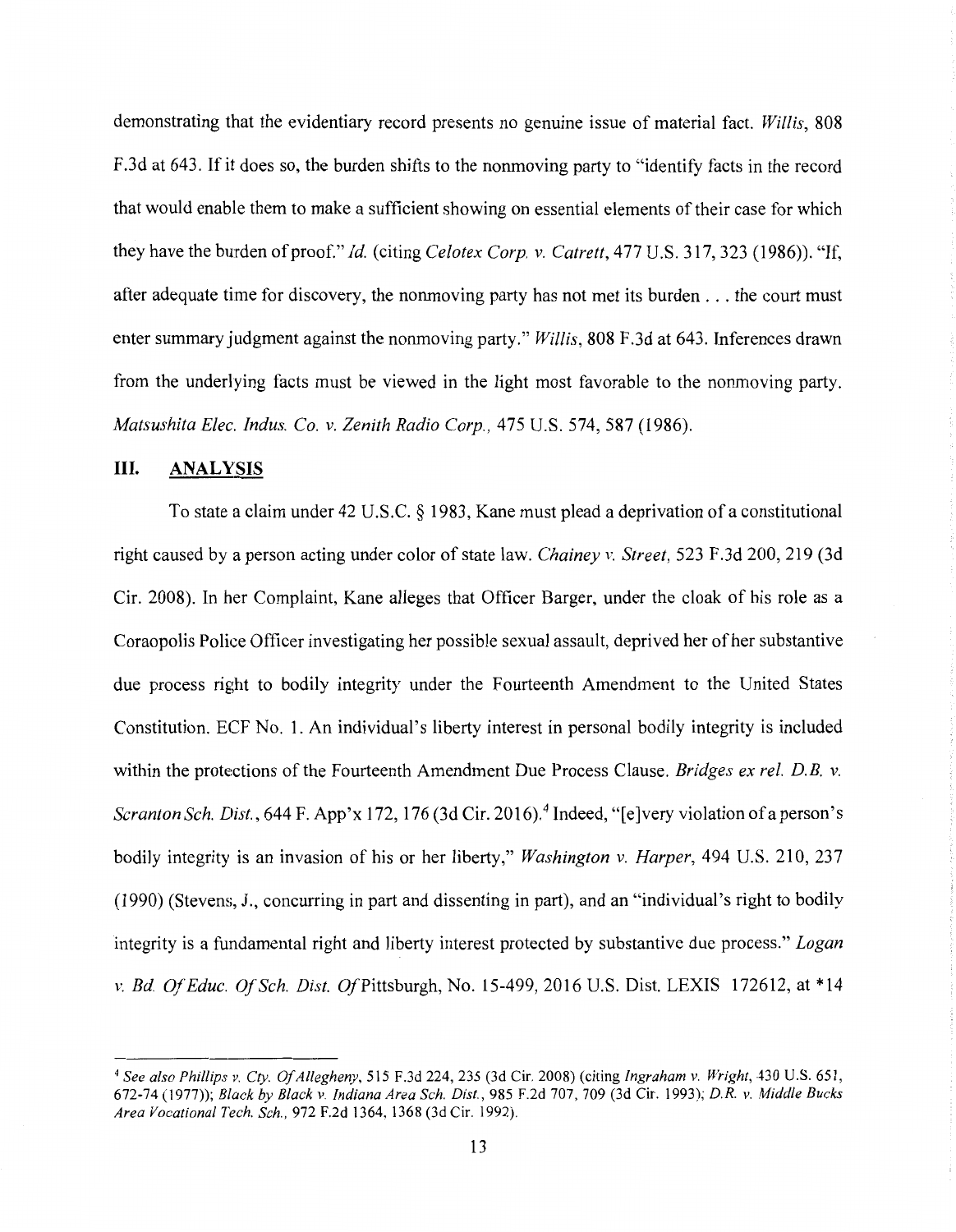(W.D. Pa. Dec. 14, 2016) (citing *Washington v. Glucksberg,* 521 U.S. 702, 720 (1997) ). In order to prevail on her substantive due process claim, Kane must show that Barger deprived her of her right to bodily integrity and that such deprivation "shocks the conscience." *Chainey,* 523 F.3d at  $219.5$ 

In response, Officer Barger has asserted the defense of qualified immunity. The doctrine of qualified immunity shields government officials "from civil damages liability unless the official violated a statutory or constitutional right that was clearly established at the time of the challenged conduct." *Reichle v. Howards,* 566 U.S. 658, 664 (2012). It "protects all but the plainly incompetent or those who knowingly violate the law." *Taylor v. Barkes,* 135 S. Ct. 2042, 2044 (2015). To determine whether a government official is entitled to qualified immunity, courts ask two main questions: (1) whether the facts alleged by the plaintiff show the violation of a constitutional right, and (2) whether that right was clearly established at the time of the violation. *Saucier v. Katz,* 533 U.S. 194, 201 (2001). Courts have discretion to address either question first. *Pearson v. Callahan,* 555 U.S. 223, 236 (2009). If the "clearly established" prong is dispositive of the case, a court need not proceed any further. *Id.* 

The Court believes that it is appropriate to exercise its discretion to first and principally address this latter question—whether the right at issue here was clearly established—first. *Id.*; see *Camreta v. Greene,* 563 U.S. 692, 705-07 (2011) (district courts should ordinarily forebear resolving the constitutional issue presented, and lower courts should "think hard, and think hard again" before doing otherwise).

The "clearly established" prong has been at the heart of recent Supreme Court qualified immunity jurisprudence. For a government official to have "fair warning" that his or her actions

<sup>5</sup>*See also Fagan v. City of Vineland,* 22 F.3d 1296, 1303-1309 (3d Cir. 1994) (citing *Collins v. City of Harker Heights, Tex.,* 503 U.S. 115 (1992)).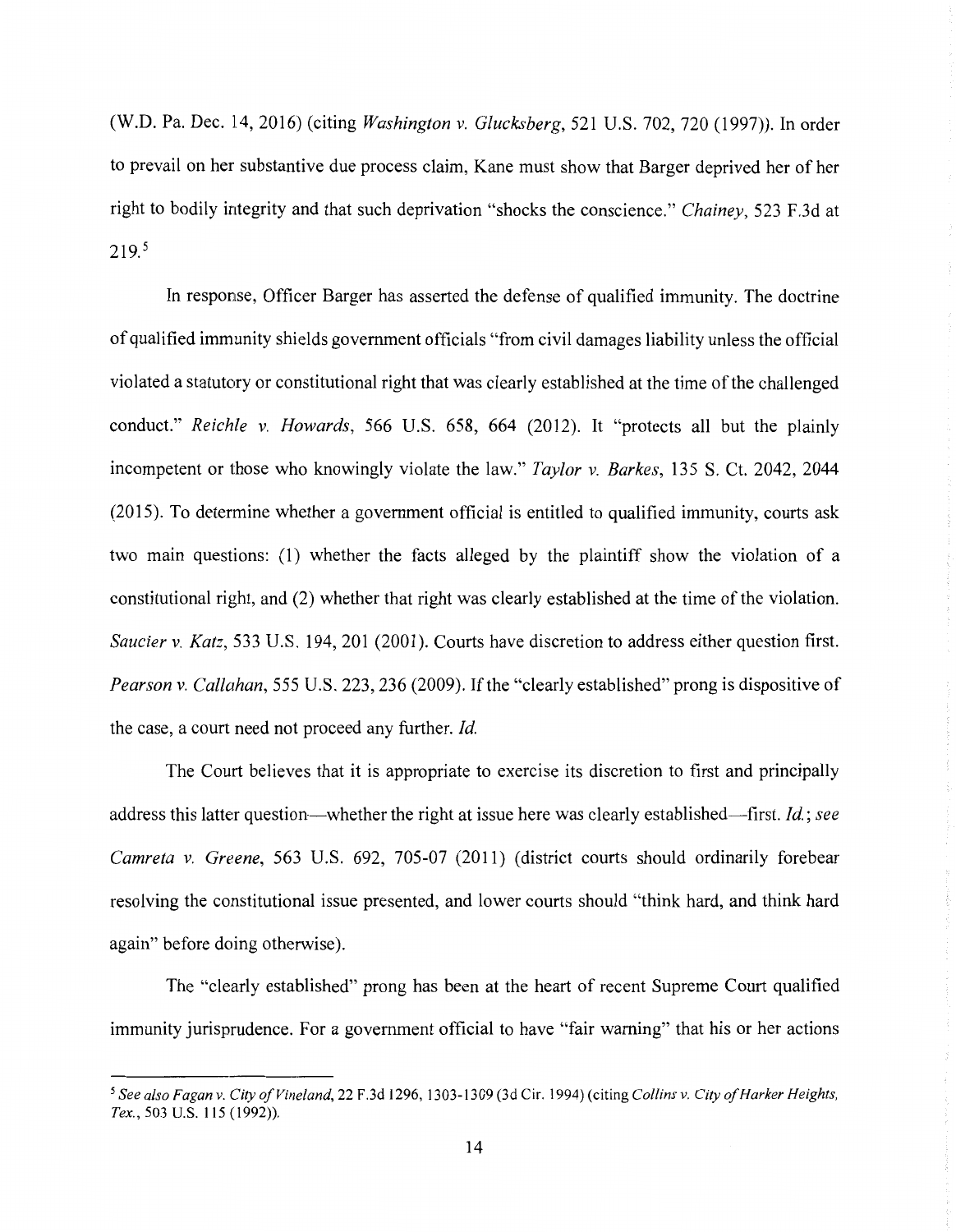violate a person's rights, *see United States v. Lanier,* 520 U.S. 259, 270 (1997), such that the official can "reasonably anticipate" the consequences of given conduct, the contours of the right alleged to have been violated "must be sufficiently clear 'that every reasonable official would [have understood] that what he is doing violates that right."' *Reichle,* 566 U.S. at 658-59 (quotations omitted). Although it is not necessary to have a case "directly on point," *see Mullenix v. Luna,* 136 S. Ct. 305, 308 (2015), "existing precedent must have placed the statutory or constitutional question beyond debate," *Reichle,* 566 U.S. at 664, and such precedent should be from the Supreme Court, the regional court of appeals (in this case, the Third Circuit), or a "robust consensus of cases of persuasive authority in the [other] Courts of Appeals." *L.R. v. Sch. Dist. of Phi/a.,* 836 F.3d 235, 248 (3d Cir. 2016). In addition, the Supreme Court has repeatedly and recently cautioned that courts should "not ... define clearly established law at a high level of generality." *Mullenix,* 136 S. Ct. at 308. "The dispositive question is 'whether the violative nature of *particular* conduct is clearly established."' *Id.* (quotations omitted). "This inquiry 'must be undertaken in light of the specific context of the case, not as a broad general proposition. "'6 *Id.*  (quotations omitted). Qualified immunity is properly applied, for example, where "the result depends very much on the facts of each case," but there are no cases which *"squarely govern[]"*  the case at hand. *Id.* at 309; *see also Brosseau v. Haugen,* 543 U.S. 194, 201 (2004) (concluding that qualified immunity is appropriate where an officer's actions fall in the "hazy border" between conduct that violated a right and conduct that did not).

In other words, even if the facts of record demonstrate that Kane could successfully make out a violation of her substantive due process right to bodily integrity, the standard for her claim to survive Officer Barger's defense of qualified immunity is surgically exacting when it comes to

<sup>6</sup> The Supreme Court recently reiterated these longstanding principles in a *per curiam* decision addressing the application of qualified immunity in an excessive force case. *See White v. Pauly,* 137 S. Ct. 548, 551-52 (2017).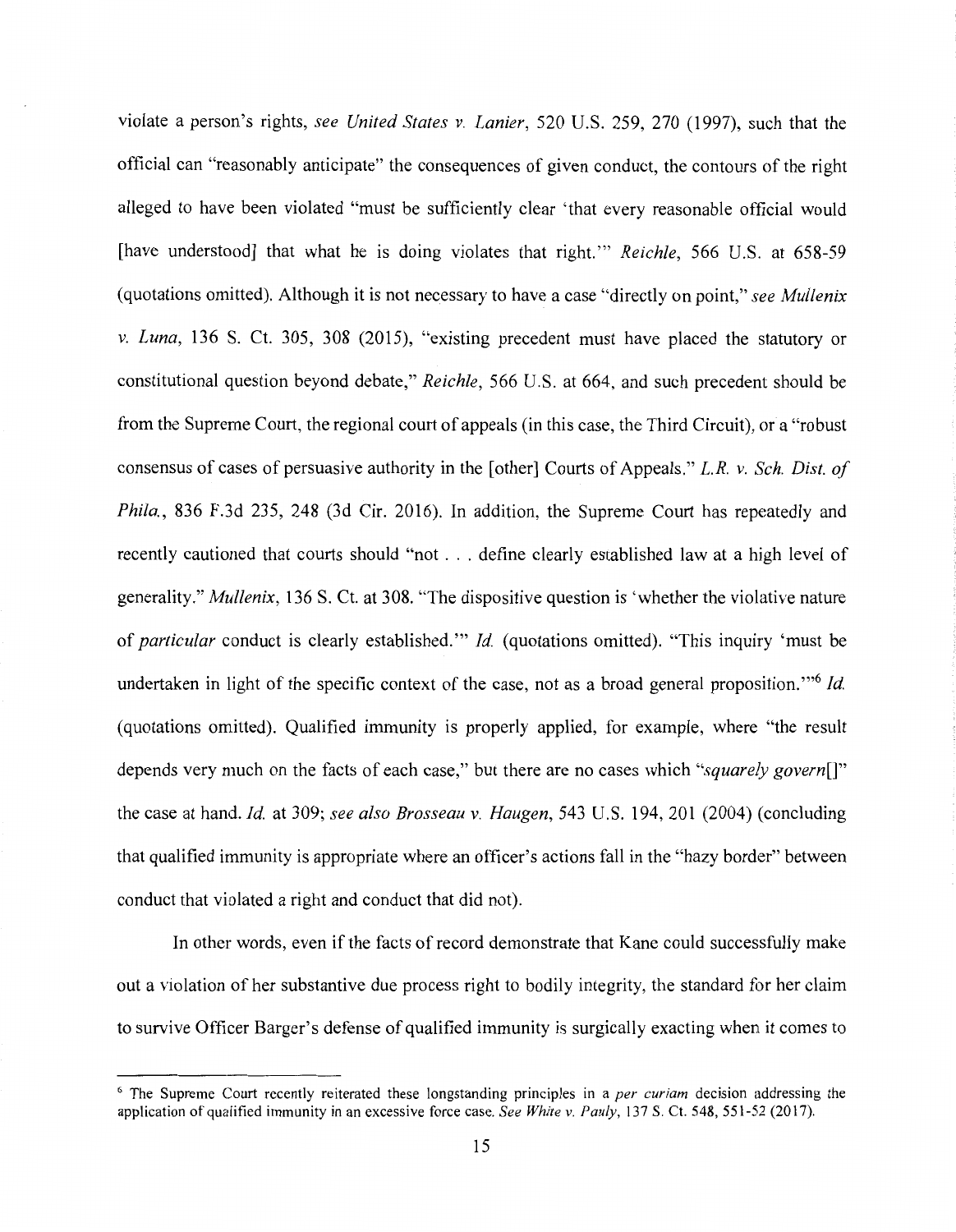the "clearly established" prong. This Court must apply qualified immunity and enter judgment for Barger unless it concludes that federal law was so clearly established that *every reasonable officer*  in Barger's position would have known *at the time* that *Barger's particular conduct* deprived Kane of such right, defined by the Court *with specificity,* such that *existing precedent* drawn from the Supreme Court, the Third Circuit, or a robust consensus of the other Courts of Appeals, *places the question beyond debate* because such precedent, even if not directly on point, *squarely governs*  the case at hand. <sup>7</sup>*See Mullenix,* 136 S. Ct. at 308-09; *Reichle,* 566 U.S. at 664; *L.R.,* 836 F.3d at 248.

Given all of this, the "clearly established" standard of the qualified immunity analysis is by its very nature significantly more likely to bar a plaintiffs claim where courts have not previously defined (or often, in actuality have not had the opportunity or obligation to define) with a high degree of specificity the boundaries of the particular claim raised-whether because claims of that nature are rare, or are extremely context- and fact-specific, or present a completely new factual scenario, or-as appears to be the case with Kane's bodily integrity claim here—all of these. And the fact that federal courts have discretion (and as noted above, a preferred exercise of that discretion) to skip the question of whether a plaintiff has alleged a violation of a constitutional right and instead first decide whether such right is "clearly established" only adds to the difficulty.

<sup>&</sup>lt;sup>7</sup> Justice Thomas recently spoke to the daunting barriers erected by the most recent Supreme Court decisions applying qualified immunity to shield public officials in civil rights cases from monetary damages claims brought against them in their individual capacity: "[W]e have 'completely reformulated qualified immunity along principles not at all embodied in the common law.' ... We apply [the] 'clearly established' standard 'across the board' and without regard to 'the precise nature of the various officials' duties or the precise character of the particular rights alleged to have been violated.' ... [W]e are no longer engaged in 'interpreting the intent of Congress .... Our qualified immunity precedents represent precisely the sort of 'freewheeling policy choices' that we have previously disclaimed the power to make. 'We do not have a license to establish immunities from' suits ... 'in the interests of what we judge to be sound public policy.' ... In an appropriate case, we should reconsider our qualified immunity jurisprudence." *Ziglar v. Abbasi*, 137 S. Ct. 1843, 1871-72 (2017) (Thomas, J., concurring in part and concurring in the judgment) (citations and quotations omitted). Justice Thomas is not alone in expressing concern regarding the impact of the Court's more recent qualified immunity jurisprudence on the vindication of federal rights. *See Mullenix,* 136 S. Ct. at 315-16 (Sotomayor, J., dissenting) ("[I]t is apparent that the majority's exhortation that the right at stake not be defined at a 'high level of generality' is a red herring.") (citations omitted).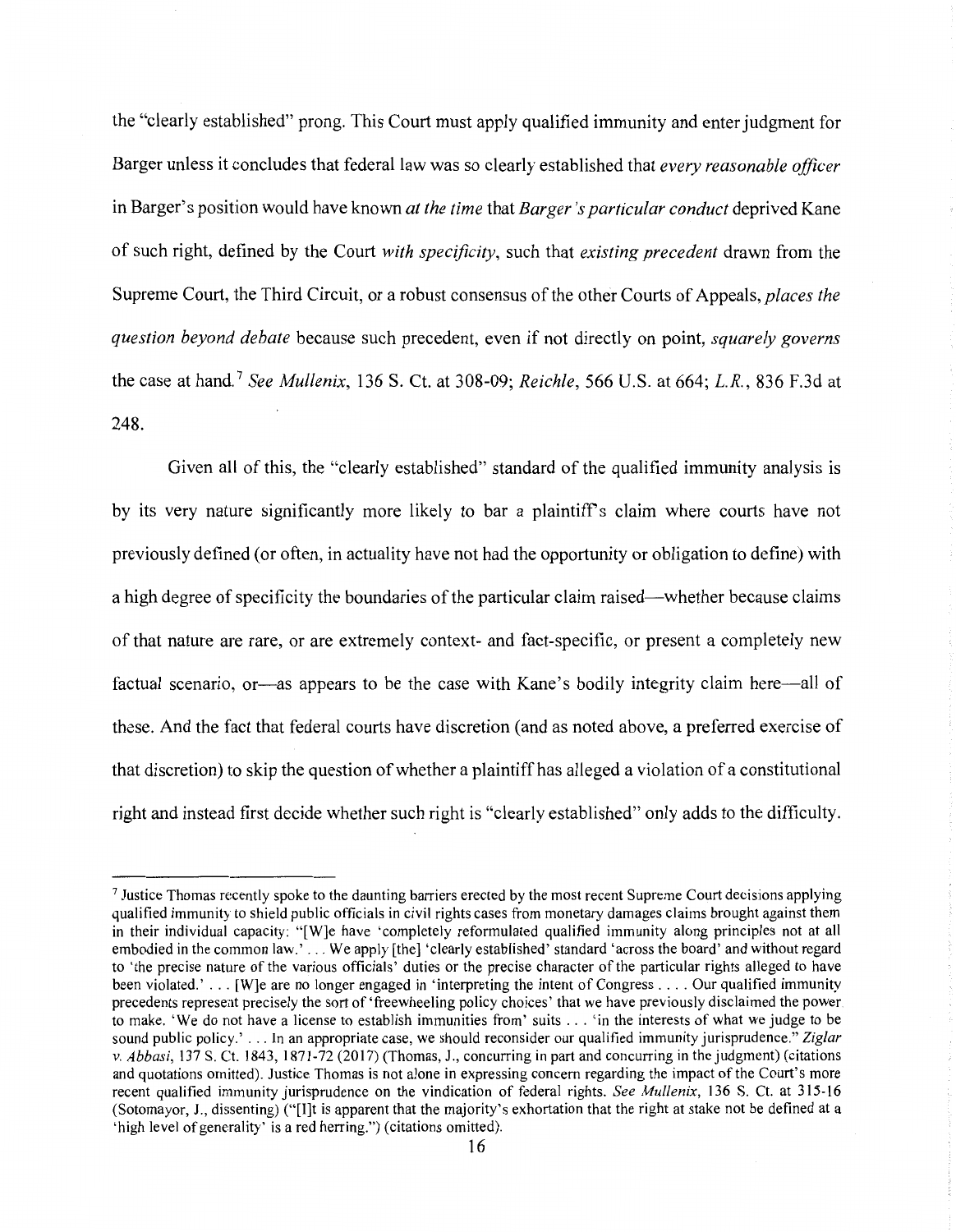Why? Because when the decisional focus is on whether a right is "clearly established" in a given case rather than on whether the asserted right has been infringed, there is infrequently an occasion for appellate judicial examination and definition of the right itself. The resulting stagnation in the development of legal precedent limits the range of conduct which will have been analyzed and "clearly" defined, one way or another. As a result, federal courts of appeal cases recognizing when new contours of rights have or have not been clearly established and defined with specificity in relation to particular conduct will become increasingly few and far between.

The Supreme Court has acknowledged this difficulty. Writing for the Court in *Camreta v.* 

### *Greene,* Justice Kagan observed that:

If prior case law has not clearly settled the right, and so given officials fair notice of it, the court can simply dismiss the claim for money damages. The court need never decide whether the plaintiff's claim, even though novel or otherwise unsettled, in fact has merit.

But we have long recognized that this day may never come—that our regular policy of avoidance sometimes does not fit the qualified immunity situation because it threatens to leave standards of official conduct pennanently in limbo. Consider a plausible but unsettled constitutional claim asserted against a government official in a suit for money damages. The court does not resolve the claim because the official has immunity. He thus persists in the challenged practice; he knows that he can avoid liability in any future damages action, because the law has still not been clearly established. Another plaintiff brings suit, and another court both awards immunity and bypasses the claim. And again, and again, and again. So the moment of decision does not arrive. Courts fail to clarify uncertain questions, fail to address novel claims, fail to give guidance to officials about how to comply with legal requirements. Qualified immunity thus may frustrate the development of constitutional precedent and the promotion of law-abiding behavior.

For this reason, we have permitted lower courts to avoid avoidance—that is, to determine whether a right exists before examining whether it was clearly established. Indeed, for some time we *required* courts considering qualified immunity claims to first address the constitutional question, so as to promote the law's elaboration from case to case. More recently, we have lett this matter to the discretion of lower courts, and indeed detailed a range of circumstances in which courts should address only the immunity question. In general, courts should think hard, and then think hard again, before turning small cases into large ones. But it remains true that following the two-step sequence—defining constitutional rights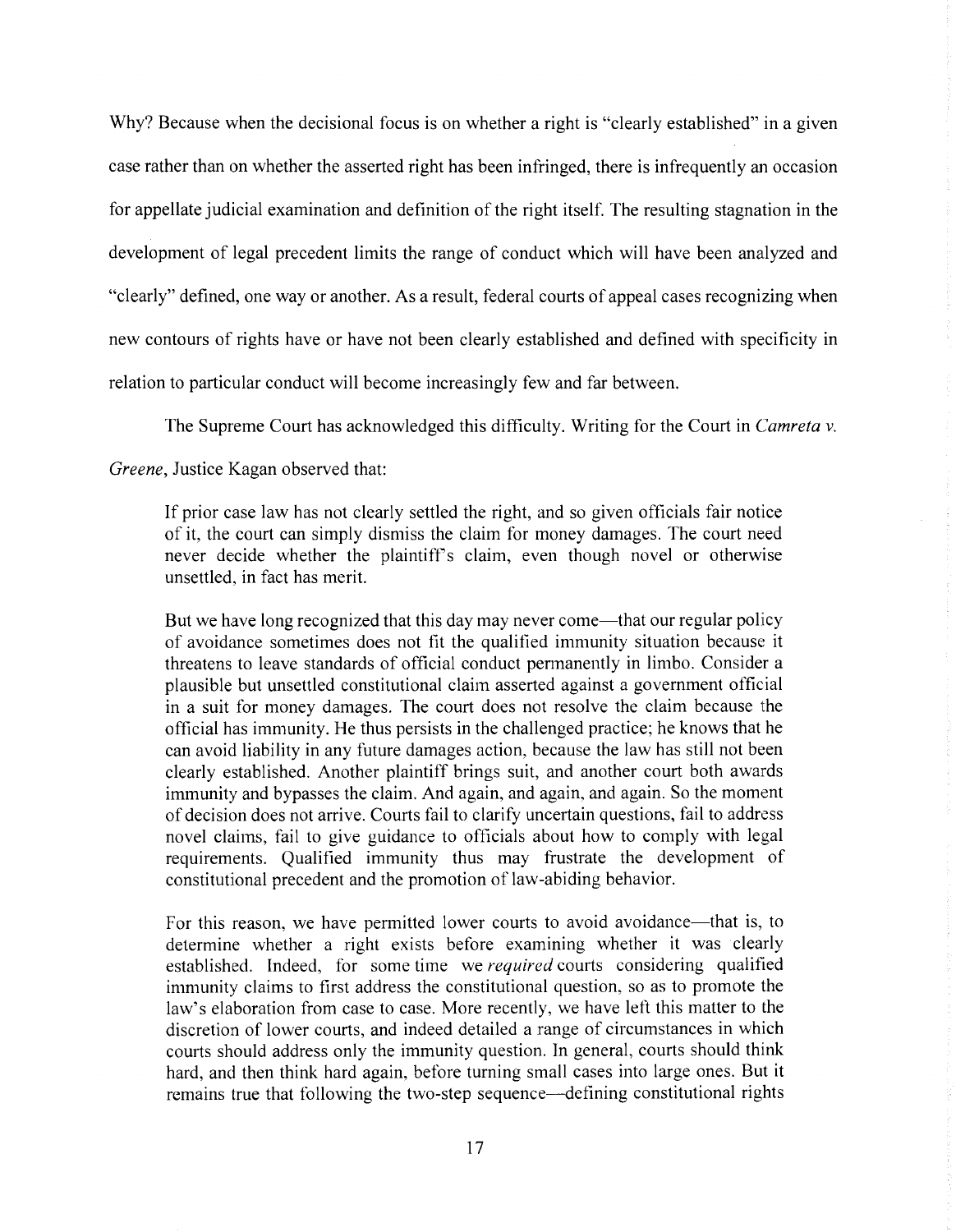and only then conferring immunity---is sometimes beneficial to clarify the legal standards governing public officials.

# 563 U.S. 692, 706-07 (2011) (citations and quotations omitted). <sup>8</sup>

Justice Kagan's observations in *Camreta* have particular force in this case. An analysis of the law surrounding substantive due process bodily integrity claims, like the one Kane raises, is illustrative. The Supreme Court has acknowledged that the substantive due process analysis' conscience-shocking standard lacks precise measurement. *See Cty. Of Sacramento,* 523 U.S. 833, 847-48 (1998). There is "no calibrated yard stick." *Id.* at 847. The inquiry into whether conduct shocks the conscience should be conducted using "the tort law's spectrum of culpability," though it tracks that spectrum of liability only roughly (except in the clearest of cases). *See id.* at 848. Conduct at the most culpable end of the tort law spectrum should be found to shock the conscience, while conduct at the least culpable end of that spectrum should not give rise to liability. *Id.* at 848- 49. Conduct anywhere in the middle of the spectrum "is a matter for closer calls." *Id.* at 849. When the circumstances permit public officials the opportunity for reasoned deliberation in their decisions, courts should find the official's conduct conscience-shocking when it evinces a deliberate indifference to the rights of the individual. *Id.* at 851. On the other hand, where circumstances call for hurried judgments in order to protect the public safety or maintain the public order, and thereby render reasoned deliberation impractical, conduct must reach a higher standard of culpability approaching malicious or intentional infliction of injury before courts deem official conduct conscience-shocking. *Id.* at 852-53. In any case, the conduct must be both egregious and outrageous in order to constitute a violation of substantive due process. *Id.* at 847 n.8.

<sup>8</sup> In his *Camreta* dissent, Justice Kennedy noted other litigation situations in which a right might be clearly established outside of civil damages actions in which qualified immunity is asserted-Fourth/Fifth Amendment suppression proceedings, in a defense to a criminal prosecution, and in the case of "extreme" but previously unheard-of Constitutional violations-none of which are involved here. *See Camreta,* 563 U.S. at 727-28 (Kennedy, J. dissenting).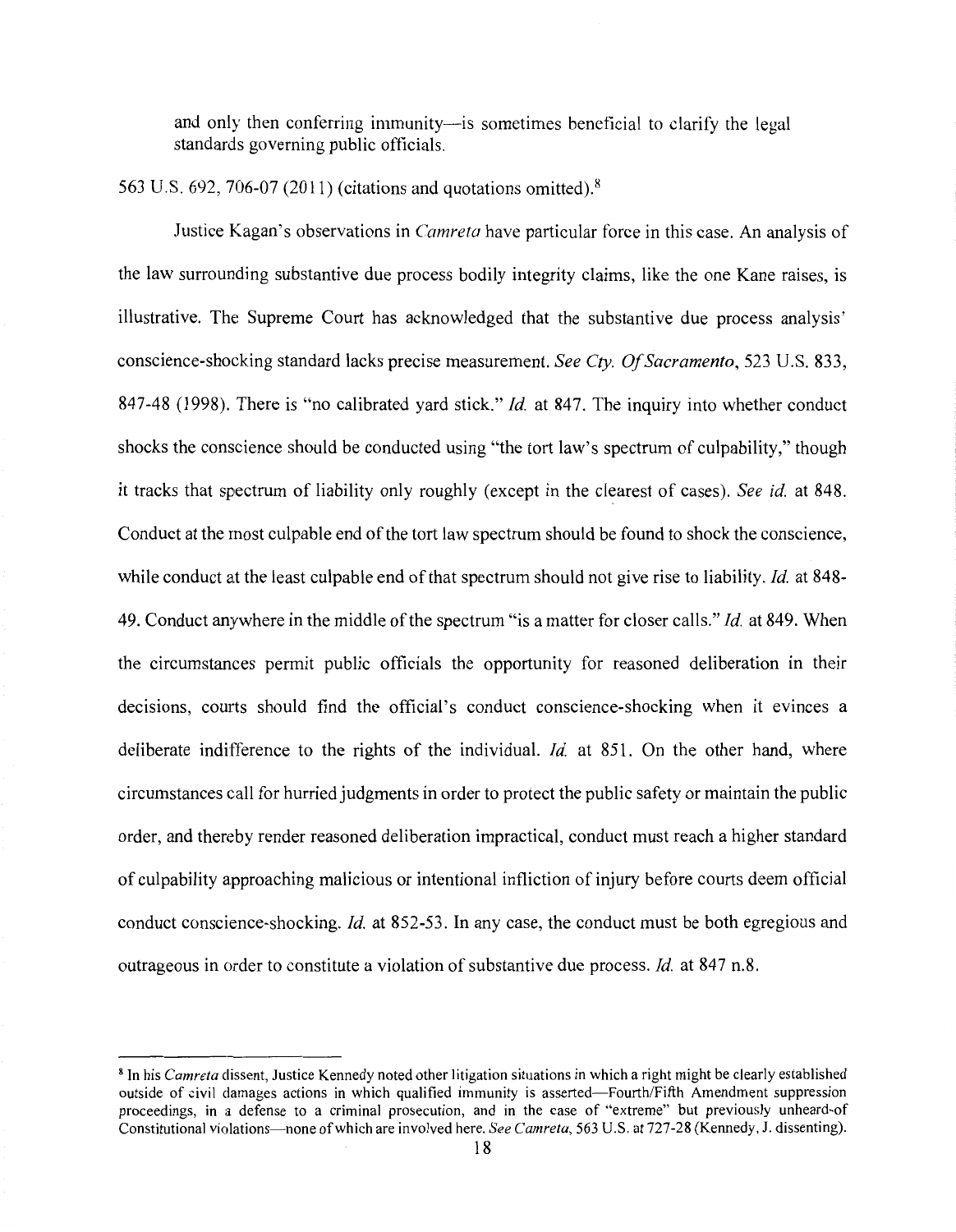In addition, the inquiry into whether official conduct shocks the conscience in a given case is necessarily a context-specific, fact-bound inquiry. *Id.* at 850. It is not "subject to mechanical application in unfamiliar territory." *Id.* "Deliberate indifference that shocks in one environment may not be so patently egregious in another, and our concern with preserving the constitutional proportions of substantive due process demands an exact analysis of circumstances before any abuse of power is condemned as conscience shocking." *Id.* Indeed, the inquiry is "less rigid and more fluid" than others: "That which may, in one setting, constitute a denial of fundamental fairness, shocking to the universal sense of justice, may, in other circumstances, and in the light of other considerations, fall short of such denial." *Id.* (citations omitted). In other words, "[t]he exact degree of wrongfulness necessary to reach the conscience-shocking level depends upon the circumstances of a particular case," so "a plaintiff seeking to establish a constitutional violation must demonstrate that the official's conduct 'shocks the conscience' in the particular setting in which that conduct occurred." *Nicini v. Morra,* 212 F.3d 798, 810 (3d Cir. 2000) (quotations omitted).

Given all of the above, it is worthwhile to pause for a moment to consider, as a practical matter, how many stars must align before a plaintiff bringing an otherwise meritorious substantive due process bodily integrity claim (or another meritorious claim with similarly imprecisely-defined boundaries) can sustain his or her lawsuit against a public official for monetary damages in the face of current qualified immunity doctrine. On the one hand, federal law must be (1) so clearly established that (2) every reasonable official (3) would have known at the time of the events at issue (4) that that particular conduct deprived the plaintiff of such right, (5) defined by the forum court with specificity, (6) such that existing precedent drawn from the Supreme Court, the Third Circuit, or a robust consensus of the other federal courts of appeals, (7) places the question beyond debate because such precedent, even if not directly on point, (8) squarely governs the case at hand.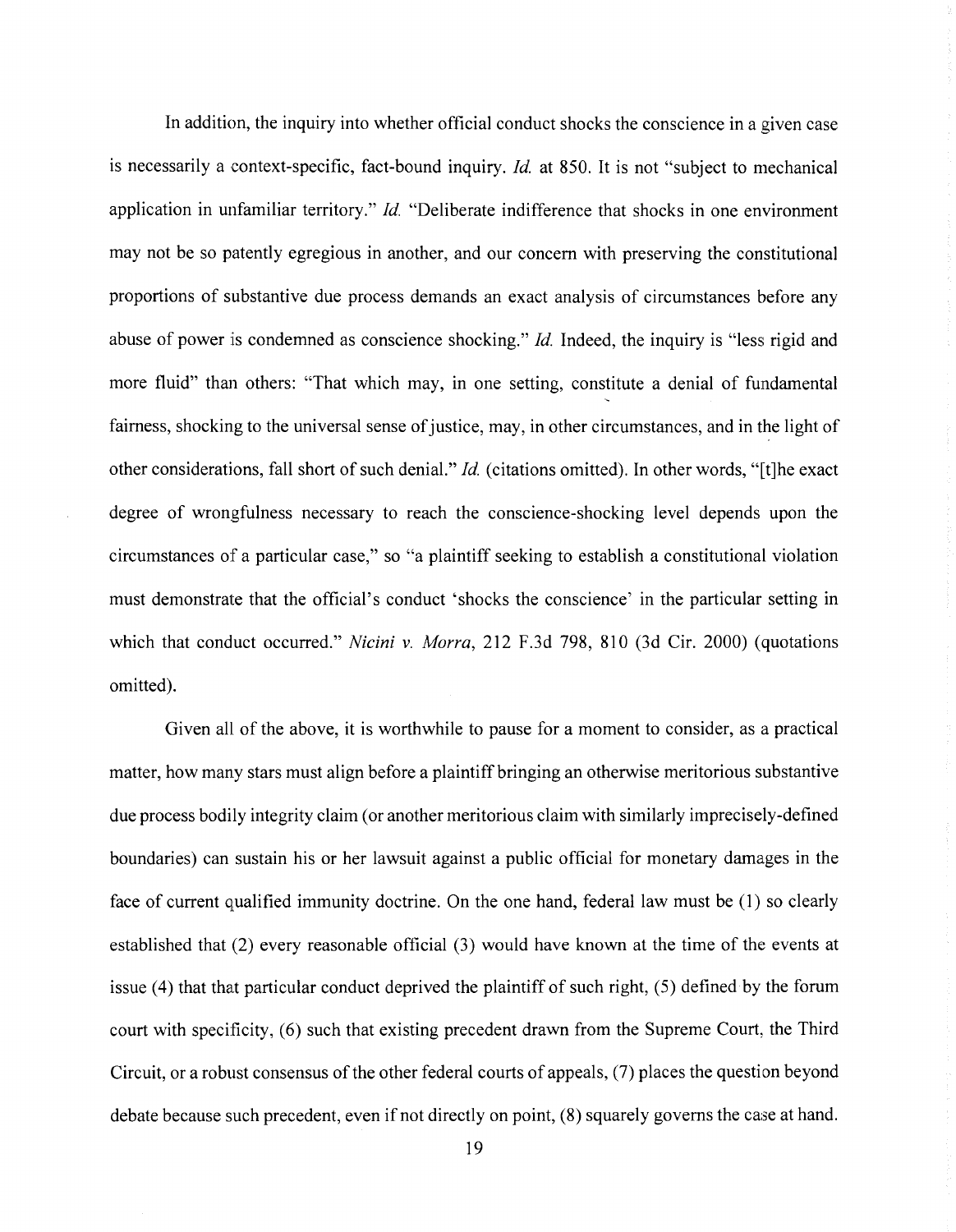But on the other hand, the boundaries of such a right alleged to have been violated—by the right's very nature—may defy the precise level of measurement seemingly required by the established rules of qualified immunity jurisprudence. And in some instances, rights have not been clearly defined by the relevant courts with the requisite degree of specificity because violations of them are extremely context- and fact-specific, and/or such violations occur in completely new or unexpected factual scenarios.<sup>9</sup>

On top of these broader principles, the decisional law outlining the standard of conduct sufficient to shock the conscience in the context of an invasion of personal bodily integrity by an investigating police officer is sparse and even more fact-specific. Certainly, "[t]he act of sexually assaulting an individual can never further a legitimate governmental interest." *Douglas v. Brookville Area Sch. Dist.,* 836 F. Supp. 2d 329, 350 (W.D. Pa. 2011). But "[n]ot every form of inappropriate or unwanted touching perpetrated by a state official is sufficiently egregious to violate the Due Process Clause." *Id.* at 352 (quotations omitted). Such a violation requires "a serious, as distinct from a nominal or trivial, battery." *Alexander v. DeAngelo,* 329 F.3d 912, 916 (7th Cir. 2003) (collecting cases).

Because the dividing line between simply inappropriate behavior and conscience-shocking behavior as it pertains to the right to bodily integrity in the context of a police investigation in a sexual assault case is—for the reasons noted—often uncertain, defining the right Kane alleges to have been violated takes on special importance in this case.

In her Complaint, Kane formulates Barger's alleged violation of her right to bodily integrity as follows:

<sup>9</sup>*But see Hope v. Pelzer,* 536 U.S. 730, 741-42 (2002) (qualified immunity not available to officials who handcuffed a shirtless prisoner to an outdoor hitching post for an extended period, since the right in question was sufficiently defined in the Court's prior, more expansive prison corporal punishment cases so as to give officials "fair warning" of the constitutional violation in the specific context before the Court).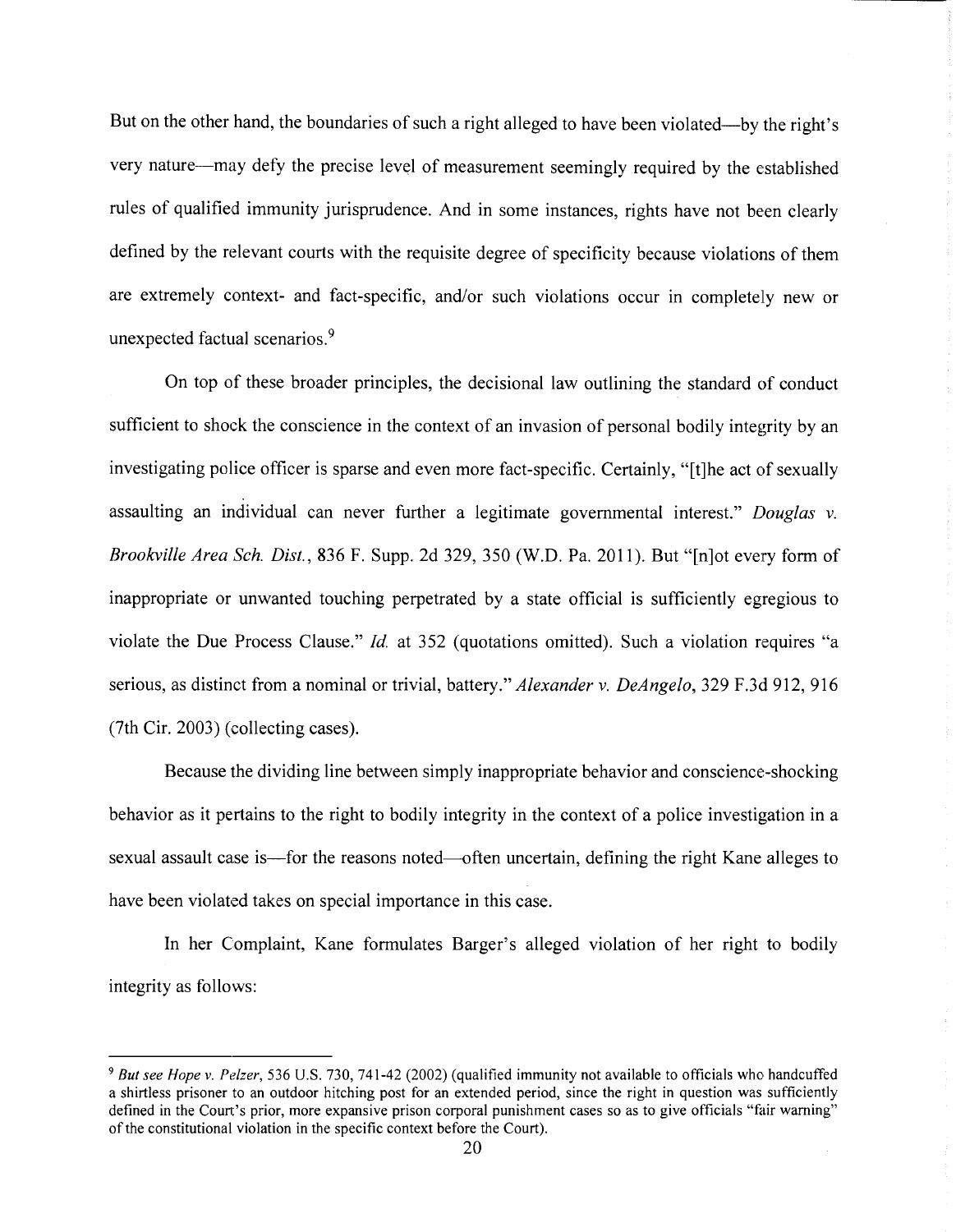By taking the inappropriate photographs of the Plaintiff and touching the Plaintiff [in the context of the specific facts outlined above, *see* Part II, Barger violated the Plaintiff's 14th Amendment substantive due process liberty right to be free from invasions/intrusions of her bodily integrity. ... [He] engaged in conduct of abuse of power and authority which shocks the conscience and/or offends human dignity. . . . Barger not only victimized the Plaintiff after she was potentially raped, he then abandoned the criminal investigation and did nothing to ensure that it was taken over by another agency/entity, 10 which has led to the possible crime never being solved. . .. Barger is not entitled to qualified immunity because any police officer would know that by taking such inappropriate photographs that he was violating the Plaintiffs 14th Amendment due process right to be free from unreasonable intrusions of her bodily integrity.

ECF No. 1 at  $7-8$   $\P$  $70, 71, 68, 75$  (footnote added).

The Court concludes that Kane's definition of the right must be read in conjunction with the specific factual backdrop present in this case. *See Mullenix,* 136 S. Ct. at 308 ("The dispositive question is whether the violative nature of *particular* conduct is clearly established. This inquiry must be undertaken in light of the specific context of the case, not as a broad general proposition.") (citations and quotations omitted). There is little question that the record here would amply support a finding that the conduct to which Officer Barger has admitted was improper and highly inappropriate; Kane in essence contends that it might well make up the syllabus for an advanced course on how to conduct unacceptable police work in the most sensitive of situations and goes on to argue that Barger's actions raise an inference that they were for his own sexual gratification:

1. Contrary to Departmental policy, Barger met alone in a private room al the police station with someone of the opposite sex who believed they were a sexual assault victim;

 $10$  The Court would note that the factual record developed by the parties during discovery—even viewed in a light most favorable to Kane-does not reveal that *Officer Barger* abandoned the investigation. *See, e.g.,* ECF No. 50-1 at 19; ECF No. 50-4 at 15-18; 50-7 at 17-18. In fact, Barger was removed from Kane's case by then-Police Chief Alan DeRusso due to his misconduct during the investigation. *See* ECF No. 50-6 at 5-6; ECF No. 61 at 25-26. The crux of Kane's violation of bodily integrity claim is Barger's alleged conduct in taking inappropriate photographs of Kane and touching Kane while he was still assigned to the case. However, as noted above, it also does not appear that Barger's removal was followed by the investigation being reinvigorated by other investigators. For instance, the record does not reflect that Kane's clothes from the night in question were ever found.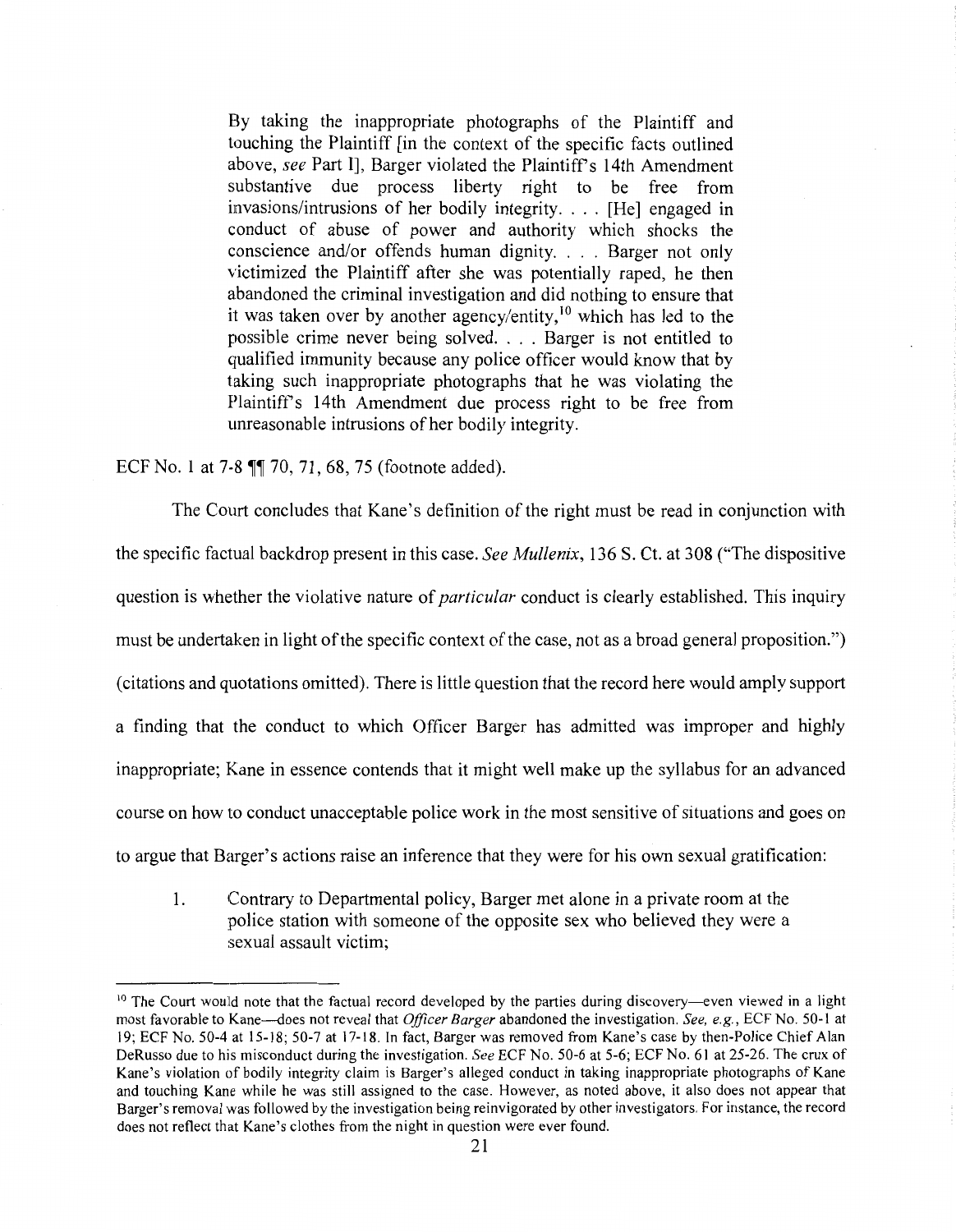- 2. He failed to use official police photo equipment as part of his investigation, using personal gear instead;
- 3. He never reported to his superiors that the Department's photo equipment was out of action until he was confronted about his conduct;
- 4. While taking the photographs or (depending on which of his stories is believed) attempting to take photographs, he personally and physically manipulated Kane's tank top in the area of her breast and tugged her shorts out and down to expose her upper buttocks rather than relying on Kane to do those things;
- 5. He repeatedly asked Kane about injuries to her vagina despite her denial of such, which appear to have induced her to expose her most intimate areas to him;
- 6. Contrary to Departmental protocols, Barger's reliance on the expertise and involvement of the sex crimes squad of the County Police was erratic if not nonexistent in this case;
- 7. He kept no written records of the chain of custody or disposition of the clothing that he asked Kane to bring to the police station as part of his investigation, and to this day, that clothing remains missing;
- 8. Barger at minimum told shifting stories to the Allegheny County Police Detective investigating his conduct about (a) his photography of Kane, (b) the manipulation of her clothing, and (c) his photography of her inner thighs, and he may well have outright lied about such matters; and
- 9. Barger's explanation for his evasiveness—that his own girlfriend might become jealous by his taking such photographs as part of an investigationboth rings hollow (would he for that reason not do his job if legitimate police work required such photography?) and plainly mixes personal interests with important police duties.

It is this menu of unprofessional and questionable conduct by Barger that Kane relies on to

contend that Barger's conduct violated her right to bodily integrity by creating the inference that his conduct was not investigatory but was instead focused on his fulfilling his personal sexual interests at the expense of her intimate privacy. She therefore contends that this case should press on without the application of qualified immunity.

At the same time, the Court also notes record evidence that if credited might tend to diminish Officer Barger's culpability. Although it was not standard Departmental procedure, there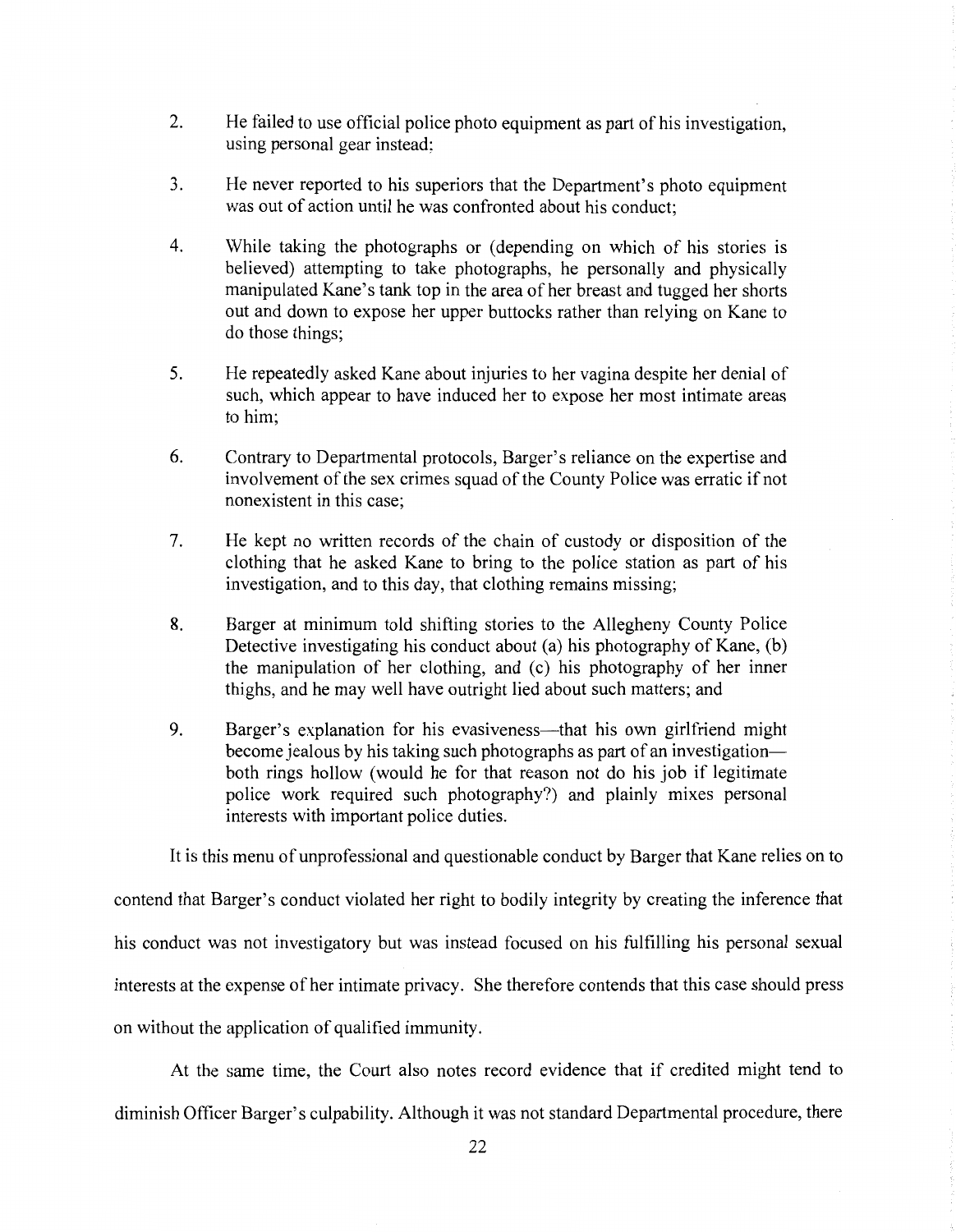is no evidence that Barger lacked the authority to investigate Kane's possible sexual assault; he was officially assigned to the case. Kane consented to Barger taking a photograph of the bruise on her right buttock. Kane also affirmatively asked if Barger wanted to photograph her other injuries. Kane then proceeded to assist Barger in photographing her other injuries by, for example, pulling down the waistline of her shorts, pulling up the leg of her shorts, repositioning herself to allow for photographing, and holding her tank top strap away from her body. When Barger informed Kane that the photographs were not saving to the phone, Kane agreed to Barger re-taking all of the same photographs. Kane has not testified that her actions in allowing such photographing or assisting in such photographing were anything other than voluntary, or that Barger coerced her to allow such photographing or touching or to assist in it. She has not testified that Barger asked her to expose her vagina to him or that her actions in exposing her vagina to him were anything other than voluntary. And Kane has not testified that her agreement to or assistance in Barger's photographing her or his actions related to such photographing, were under duress due to pressure from Barger due to Barger's affirmative conduct, or due to any combination of Barger's conduct and the pending criminal charges against her. Kane also has not testified that Barger intentionally engaged in any overtly sexual contact with her, whether consensual or non-consensual.<sup>11</sup> Although Kane said Barger repeatedly asked her whether her breasts, vagina, and buttocks were bruised or otherwise injured, Kane has not claimed that Barger did so for the purposes of engaging in either consensual or non-consensual sexual contact with her, nor has she claimed that Barger pressured her verbally or physically to engage in consensual or non-consensual sexual conduct, or said that

<sup>&</sup>lt;sup>11</sup> A possible exception to this is when Kane says she "felt something touch her butt crack" which "caused her to jump" during the photographing, to which Officer Barger responds that he was just moving the tag on the back of her shorts and that he did not touch Kane, intentionally or otherwise. ECF No. 50-1 at 17; ECF No. 50-6 at l 5; ECF No. 50-7 at 13; ECF No. 61 at 187-88. But Kane does not deny that Barger's apparent intent was to move the tag on the back of her shorts, nor did Kane testify that she thinks Barger intentionally grabbed her, groped her, or otherwise intentionally touched her without her apparent consent.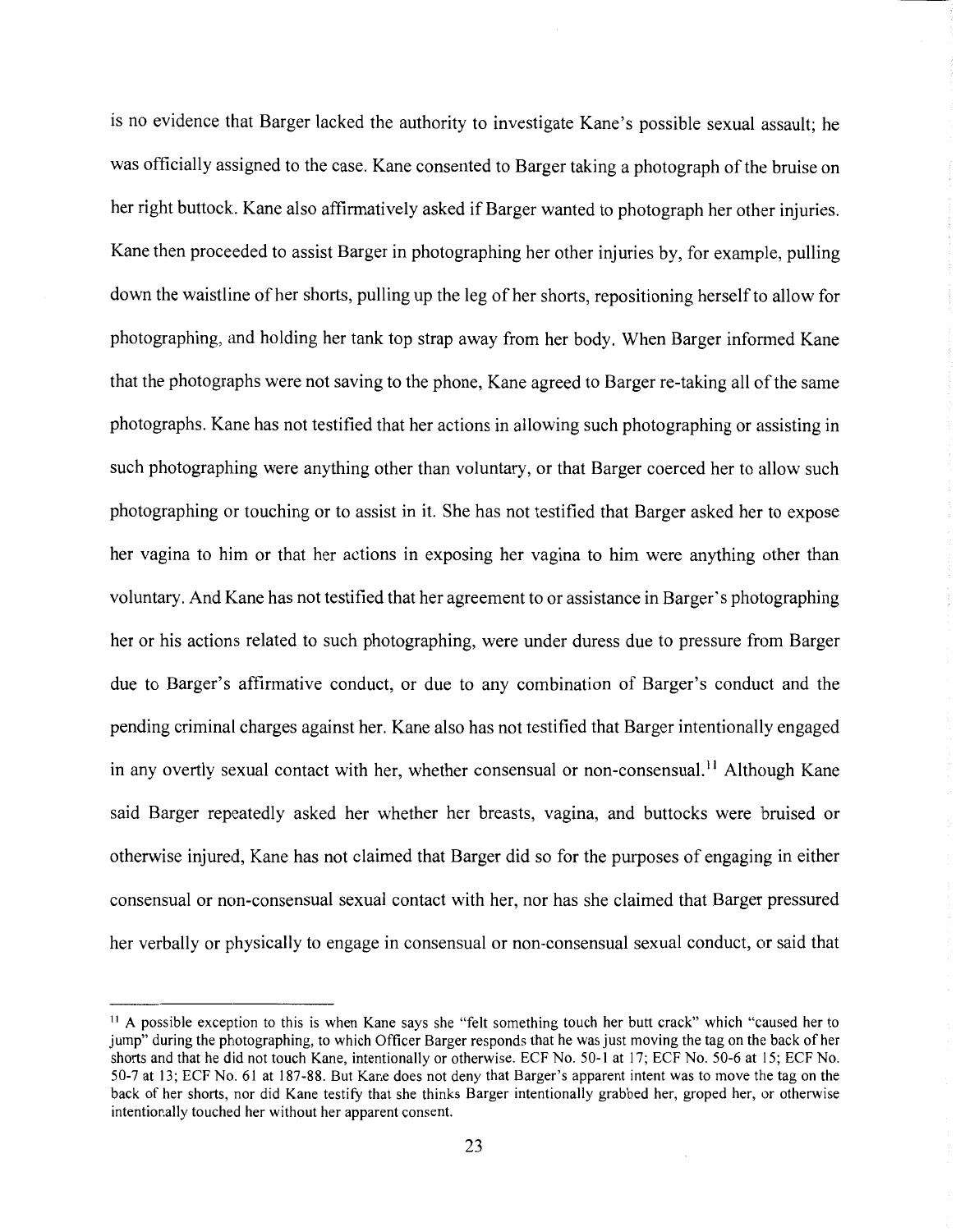she felt pressured to engage in such conduct. And Barger's dishonesty during the investigation into his conduct—while disturbing and indefensible by any measure—does not alter the substance of Kane's own testimony regarding what occurred in the police station that day.

All of that leads the Court to summarize the bodily-integrity right Kane alleges to have been violated as follows: the right for the potential victim of a sexual assault to be free from a police officer's touching of her upper breast and her upper buttocks and an officer's photographing or attempted photographing of various intimate portions of her body during the course of a sexual assault investigation, where the officer had the actual authority to investigate such sexual assault and the stated purpose of investigating it, but conducted such investigation in a manner contrary to Departmental protocols and raising an inference that he did so for his own personal gratification.<sup>12</sup>

With the right so defined, a review of cases outlining the boundaries of bodily integrity claims in the context of police investigations is the next analytical step. In *Schmidt v. City of Bella Villa,* the plaintiff, a 20-year-old woman, was pulled over by the defendant, a male police officer, on suspicion of drunk driving. 557 F.3d 564, 567 (8th Cir. 2009). After the plaintiff gave a false name, the officer arrested her. *Id.* The booking sheet included a section for scars, marks, or tattoos. *Id.* The plaintiff informed the officer that she had a tattoo, and the officer said that he needed a photograph for identification purposes. *Id.* at 567-68. The plaintiff's tattoo was two inches from her hip bone in a location that would require her to unbutton her jeans. *Id.* First, the officer allowed the plaintiff to go into the bathroom and take a photograph of the tattoo. The officer then insisted

 $12$  There is no question that this formulation is extremely precise, and perhaps extraordinarily fact specific, but it appears to this Court that such a granular definition of the involved right is likely what the law requires. *Spady v. Bethlehem Area S.D.,* 800 F.3d 633, 638-39 (3d Cir. 2015), *cert. denied,* 136 S.Ct. 1162 (2016) (defining the involved right as the "right to affirmative intervention by [a] state actor to minimize the risk of secondary or dry drowning" in the context of a high school student's "brief submersion under water, [who] exits the pool and complains of chest pain, is ordered to return to the pool after a several-minute respite, then stays in the shallow end of the pool for the remainder of the class and does not exhibit signs of serious distress more than one hour later").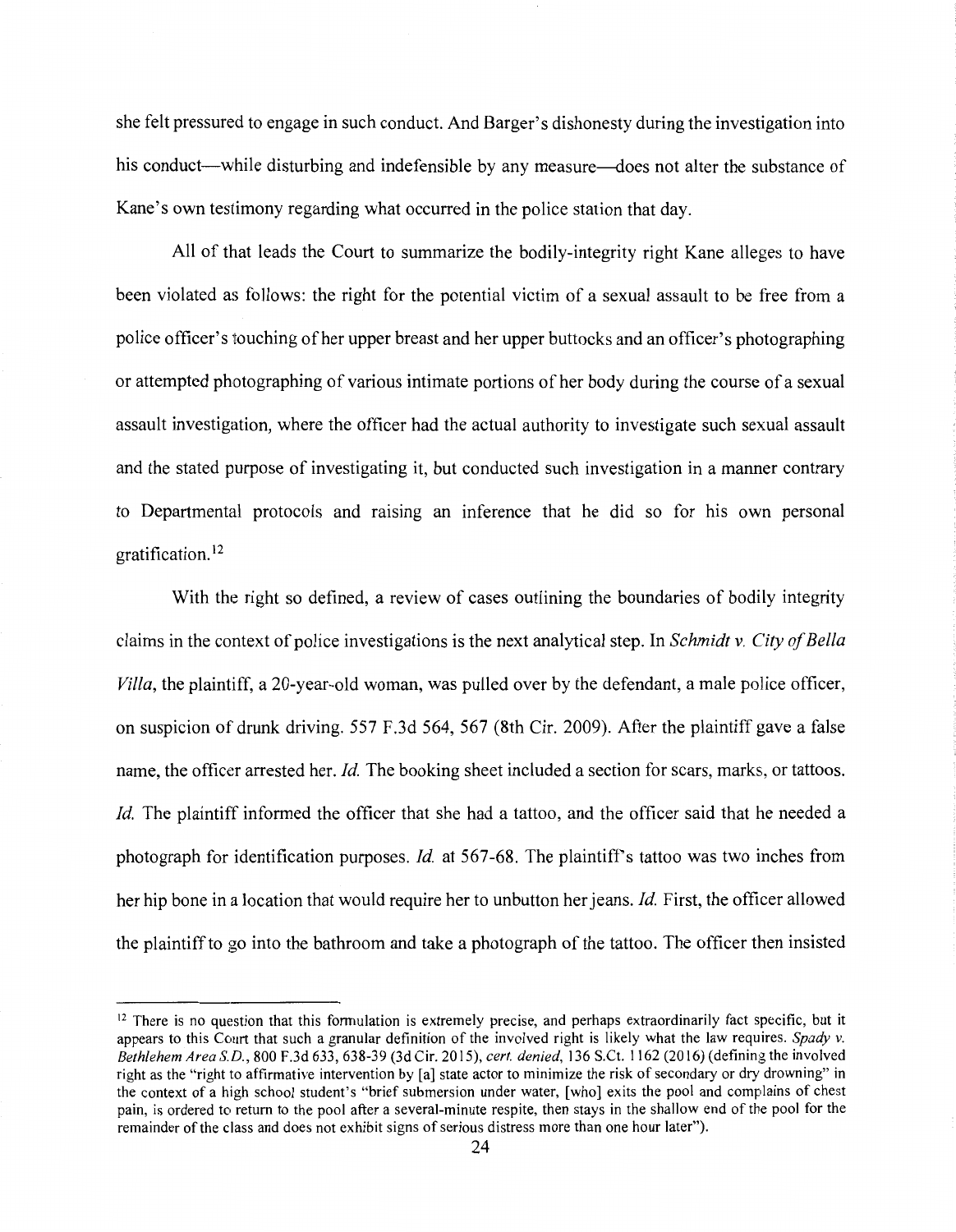that the plaintiff's photograph was not good enough, and said that he needed to take a better one. *Id.* at 568. The officer asked the plaintiff to unbutton her jeans and fold them inwards, and the plaintiff acquiesced. *Id.* at 568. The officer again insisted this second photograph was not good enough. *Id.* So he had the plaintiff further unbutton her jeans further and fold them inwards again. *Id.* The court held that the officer's conduct did not violate the plaintiff's right to bodily integrity. *Id.* at 574.

In *Nagle v. McKernan*, the defendant, a fire marshal, appeared at the plaintiff's place of employment to conduct an inspection. No. 07-cv-680, 2007 WL 2903179, at \*1 (N.D. Ill. Sept. 28, 2007). The fire marshal handed the plaintiff a note that said, "This is a violation for making me think of you for months. Etched in my memory is your red blouse-filled out nicely-and your flowered skirt which had a hypnotic effect on me when you walked. You were also wearing a black sweater. I'm not sure what you've done to me but [I] walked this whole building just to find you again. I'm sorry if this makes you uncomfortable." *Id.* The fire marshal then told the plaintiff that her place of employment was in violation of code and indicated that she should follow him to the back of the office where the alleged violations were located. *Id.* Once there, the fire marshal leaned against the back of the plaintiff's body and breathed on her while intimately pressing his face against the back of her head and neck. *Id.* The court held that though the fire marshal's behavior was both "strange and inappropriate," his conduct did not violate the plaintiff's right to bodily integrity. *Id.* at \*2.

And in *Decker v. Tinnel,* the plaintiff, an 18-year-old woman, went on a police ride-along with the defendant, a police officer, because she was considering a career in law enforcement. No. 04-cv-227, 2005 WL 3501705, at \*1 (N.D. Ind. Dec. 20, 2005). The plaintiff alleged that during the ride along, the 29-year-old male officer, who was eight inches taller and 140 pounds heavier than the plaintiff, and who was carrying his gun, began to make comments of a sexual nature to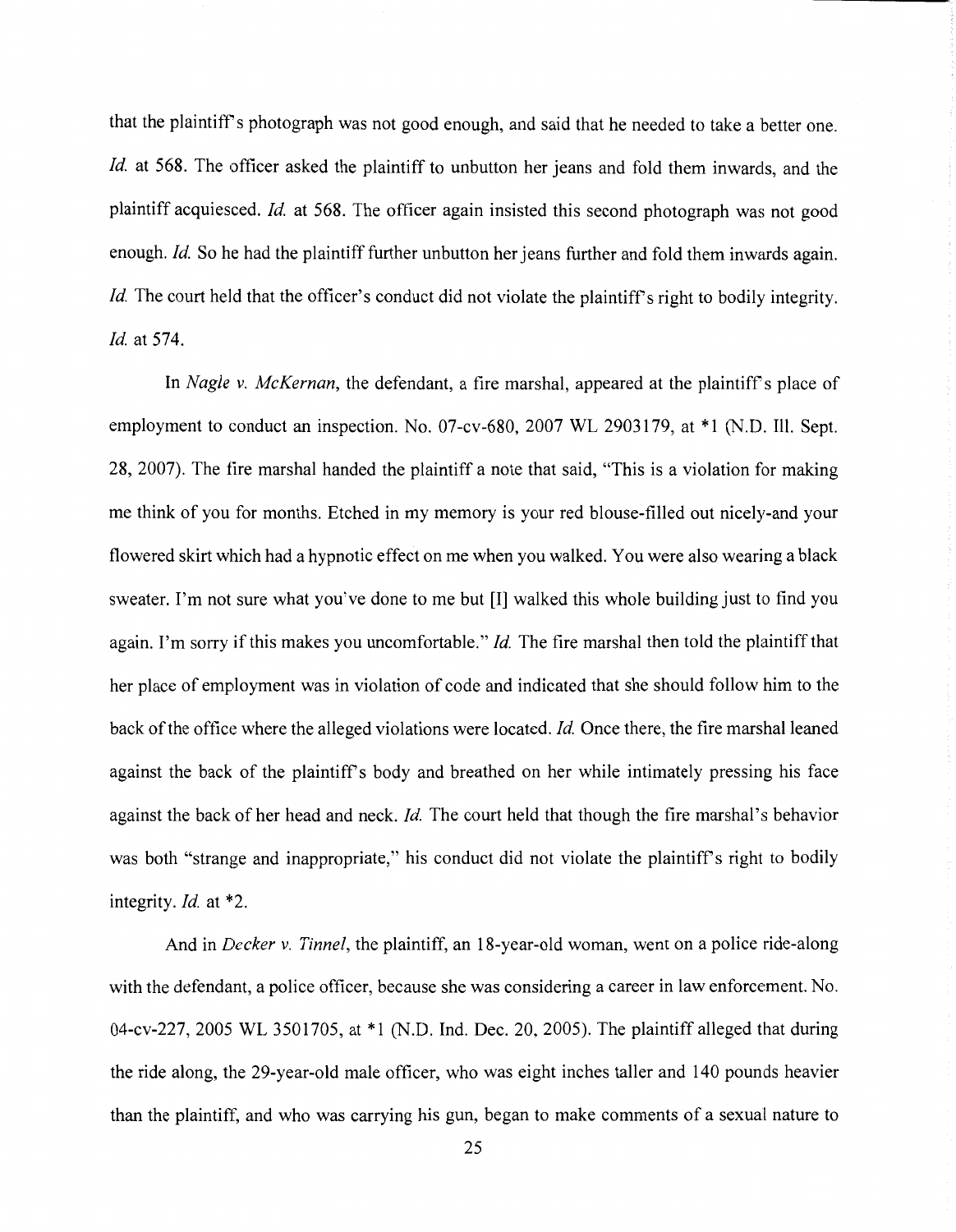her. *Id.* He repeatedly asked her if she was 18 and if she would strip for him. *Id.* The officer then leaned over, pushed his face against the plaintiff, and tried to kiss her and "stick[] his tongue down [her] throat"—conduct which the plaintiff says was not consensual. *Id.* The officer then forced his hand between the plaintiff's closed thighs, coming within an inch of her vagina. *Id.* When the plaintiff yelled "'no," the officer stopped. *Id.* Later, the officer parked the car and tried to push his tongue down the plaintiff's throat again. *Id.* at \*2. This time, their lips touched before the plaintiff was able to stop him. *Id.* Then, the officer grabbed the plaintiff's chest, placing his whole hand over her breasts. *Id.* The touching was over her t-shirt and lasted about two seconds. *Id.* The court held that "the touching at issue [did] not rise to the level of egregious physical assault []," and so, while "improper and reprehensible," the officer's "conduct [did] not rise to the level of a constitutional violation" of the plaintiff's right to bodily integrity. *Id.* at \*9.

On the other hand, in *Rogers v. City of Little Rock,* the defendant, a police officer who was in full uniform and carrying his gun, stopped the plaintiff for a broken tail light, and the plaintiff was unable to provide proof of automobile insurance. 152 F.3d 790, 793 (8th Cir. 1998). Standard procedure would have been to have the plaintiff's car towed. *Id.* Instead, the officer followed the plaintiff home in his patrol car and went into her house. *Id.* The plaintiff was still unable to locate her insurance papers, and the officer told her he would let her off but that "she owed him one." *Id.*  The officer then started touching and kissing the plaintiff and led her into the bedroom, where the officer told the plaintiff to take off her clothes. *Id.* The plaintiff removed her clothes. *Id.* at 794. The officer then pushed the plaintiff onto the bed and had sexual intercourse with her, covering the microphone on his uniform while the plaintiff yelled out in pain. *Id.* at 794. The court held that the officer's conduct amounted to a violation of the plaintiffs right to bodily integrity that was conscience-shocking. *Id.* at 797.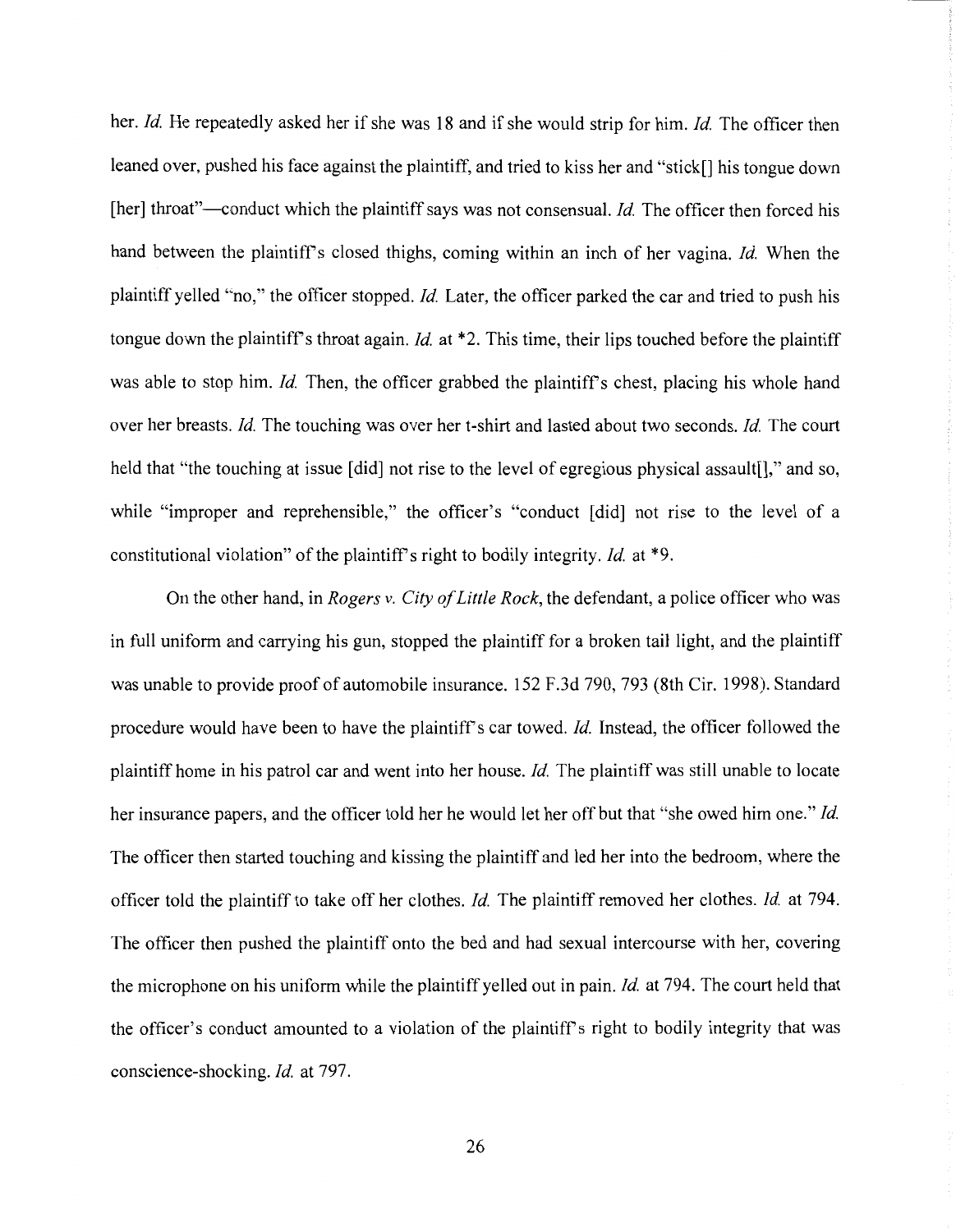In *Fontana v. Haskin,* the defendant, a highway patrol officer, arrested the plaintiff for drunk driving, handcuffed her, placed her in the back of the patrol car, and took her to jail after the plaintiff was involved in a car accident that left her vehicle off the road. 262 F.3d 871, 875 (9th Cir. 2001). On the way to the station, the defendant officer sat in the back of the patrol car with the plaintiff while another officer drove. *Id.* He told the plaintiff she had nice legs, said he could be her "older man," put his arm around the plaintiff, and massaged her shoulders. *Id.* The officer persisted in this conduct even after the plaintiff asked him to stop. *Id*. The officer remarked on plaintiffs eyes, hair, and body. *Id.* He asked if she had a boyfriend and tried to find out where she lived. *Id.* The plaintiff felt as though she was being driven around town in circles until she accepted the officer's advances. *Id.* Because the officer arrested the plaintiff, the court decided the case under Fourth Amendment seizure jurisprudence. *Id.* at 881-82. But the court held in the alternative that under a Fourteenth Amendment analysis, the officer's behavior "was egregious and outrageous and shocks the conscience as a matter of law." *Id.* at 882 n.7.

And in *United States v. Guidry,* a criminal case, the defendants, two police officers who were in full uniform and carrying their weapons, arrested five intoxicated women, handcuffed them, took them into custody, confiscated their personal belongings, photographed them, and then led them to an isolated room in the police station that was beyond the reach of video surveillance. 456 F.3d 493, 507 (5th Cir. 2006). The officers told the women "it would take awhile" before the women would be free to go, and the officers then "bartered for the women's freedom" and "made sexual advances toward them," saying that they would be willing to forego criminal charges against the women depending on what the women would do for them in return. *Id.* The court denied a sufficiency of the evidence challenge by the officers to their conviction for conspiracy to violate of the women's bodily integrity. *Id.* It held that a reasonable jury could find that the officers'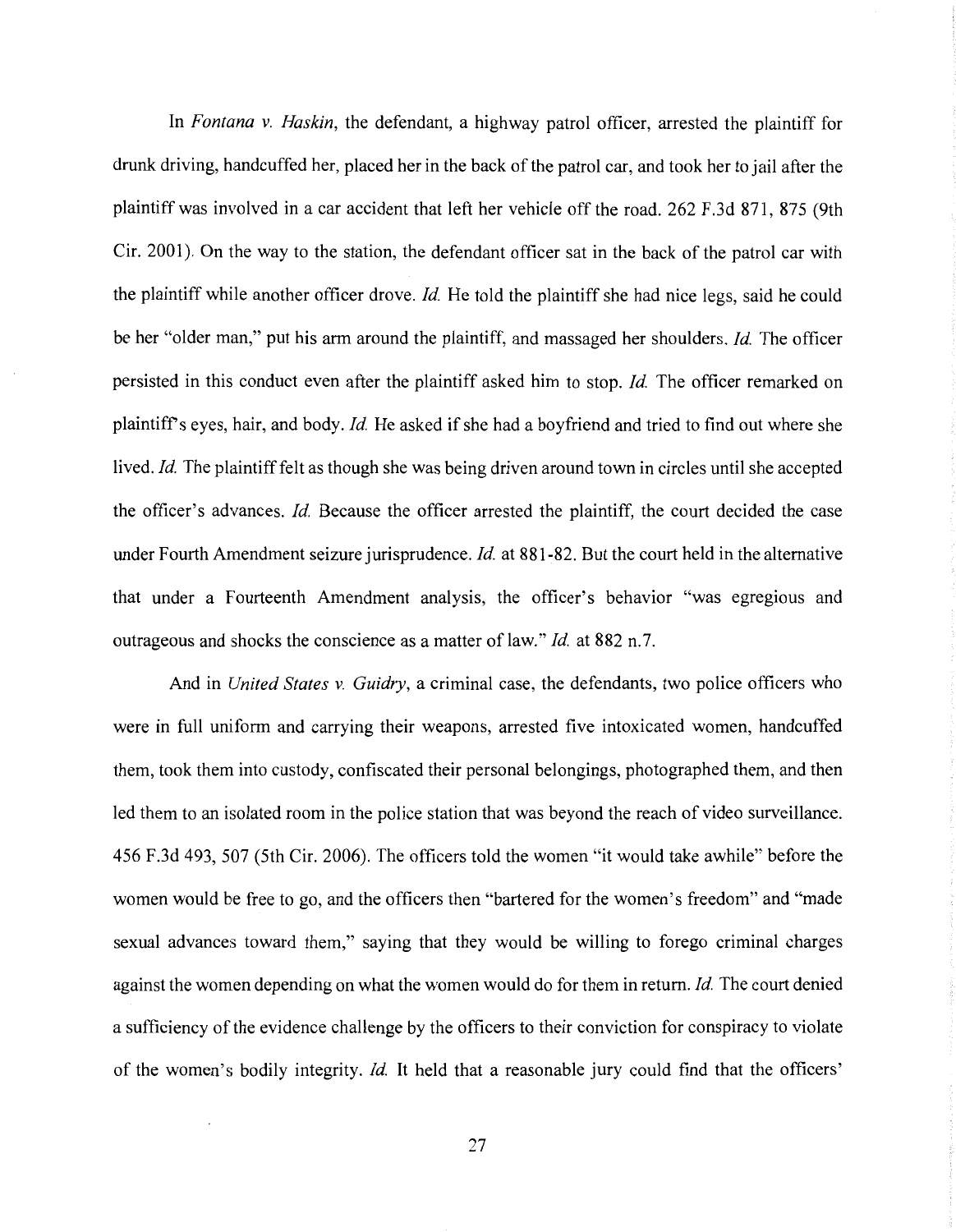behavior in using their positions of power to intimidate or force the five women to engage in nonconsensual sexual conduct shocked the conscience. *Id.* 

The Court believes that the facts of record in this case could well lead to the conclusion that, although it did not involve direct sexual contact, Officer Barger's conduct in the course of his duties, considered as a whole, was sufficiently appalling in terms of violating Kane's bodily integrity to be considered conscious-shocking for purposes of the constitutional tort that Kane advances in this case. This is particularly so because the record supports the conclusions that (1) Barger engaged in an extended session involving his efforts to photograph (using his personal cell phone) intimate portions of Kane's body; (2) he did so in a manner wholly contrary to Departmental protocols; (3) when his actions were investigated, he tried to cover them up (including by his lying to outside investigators); (4) he incessantly questioned Kane as to injuries to her vagina leading to Kane's exposure of her vagina to him, even after her repeated denials of any such injuries; and (5) he failed to preserve or even account for critical evidence-the clothing that Kane was wearing during her possible sexual assault. In the ordinary course, on this record, the next step would be a jury trial on Kane's claims.

Considering the conduct to which Barger has admitted, however, and construing as this Court must all of the disputed facts in favor of Kane, even if Kane sufficiently makes out a violation of her constitutional right to bodily integrity, the obstacle to Kane's claim proceeding any further is the exacting standard of the "clearly established" prong of the qualified immunity analysis. The Court concludes that—in light of the law as it stood at the time of Barger's conduct, *see Fields v. City of Philadelphia,* 862 F.3d 353, 361 (3d Cir. 2017), as that law is exemplified by the cases discussed above and the dearth of Supreme Court and Third Circuit decisional law bearing directly on these issues in the context of a police investigation of a reported potential sexual assault—such a violation was not so clearly established that every reasonable police officer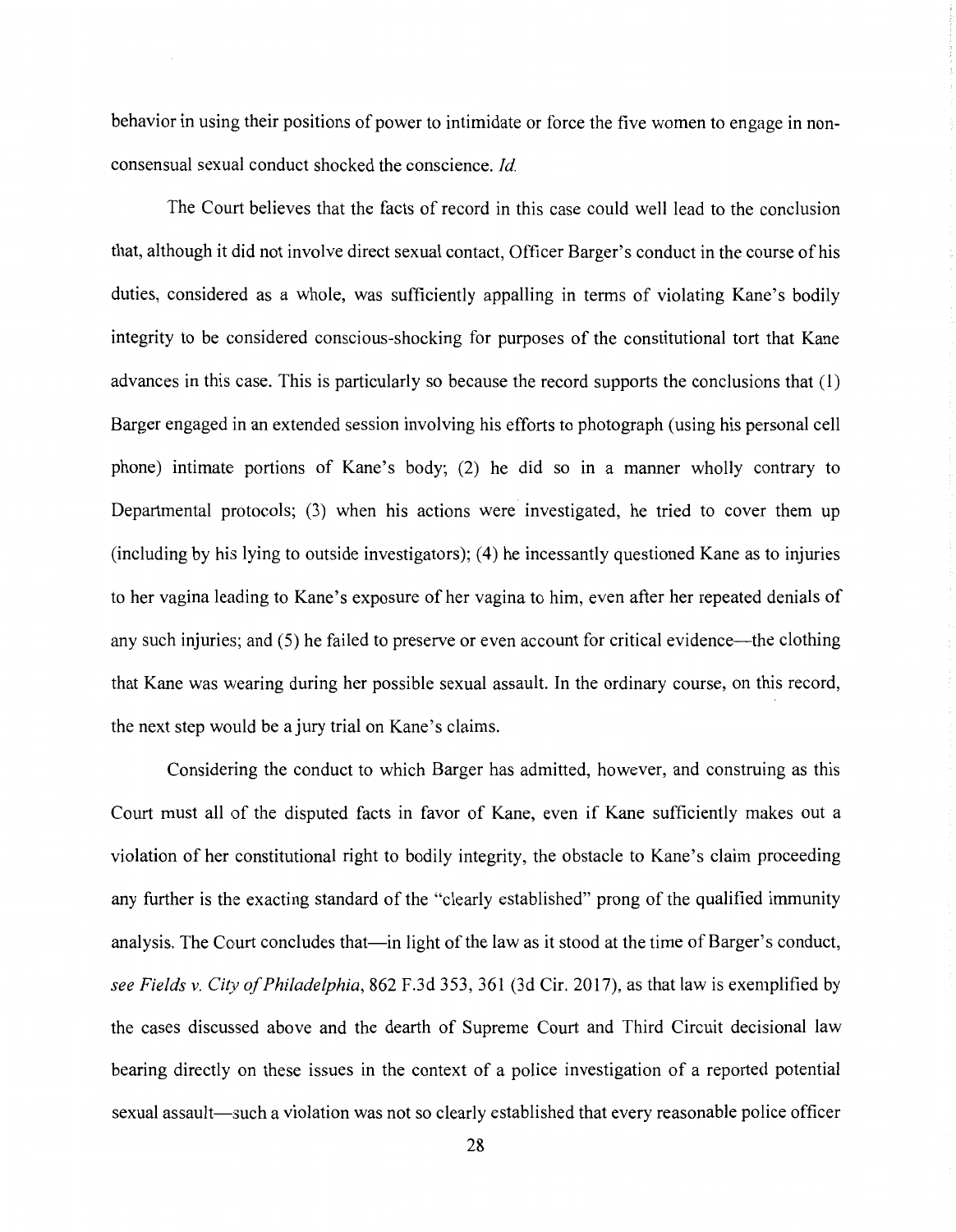in Barger's position would have known that his particular conduct in this case deprived Kane of that right, defined with specificity by existing precedent which squarely governs the case, such that the question is "beyond debate." Simply put, there was not then, and there is not now, a Supreme Court or Third Circuit case that "squarely governs" the matter at hand, nor is there a "robust consensus" in the courts of appeals sufficient to meet this exacting standard in the context of these particular facts. <sup>13</sup>*Id.; Mullenix,* 136 S. Ct. at 309.

Given the Supreme Court's increasingly vigorous direction<sup>14</sup> to the lower federal courts as to how they are to assess the circumstances in which qualified immunity is to be applied, this Court is constrained to conclude that it must apply here. When measured against existing precedent from an array of federal courts addressing and defining the right to bodily integrity in police-

<sup>&</sup>lt;sup>13</sup> It does appear from the cases cited above that sexual intercourse by a police officer with a victim or witness during an investigation or arrest would definitely cross that line. What conduct short of that would also do so is for the reasons noted more uncertain.

<sup>&</sup>lt;sup>14</sup> And the Supreme Court has not been reluctant to express that direction to the district courts, and it has done so in no uncertain terms. In *White v. Pauly,* 137 S. Ct. 548, for example, the Court granted certiorari and reversed the denial of qualified immunity without merits briefing or oral argument, as it has done on other occasions over the past two years. *See Mullenix,* 136 S. Ct. 305; *Taylor,* 135 S. Ct. 2042. In doing so, the Supreme Court observed that it had issued a number of decisions reversing federal courts in qualified immunity cases over the past five years. It then gave a stem reminder to the lower federal courts: "Today, it is again necessary to reiterate the longstanding principle that 'clearly established law' should not be defined 'at a high level of generality."' *White,* 137 S. Ct. at 552 (citations omitted). Instead, the Court continued, clearly established law must be "particularized" to the facts of the case. *Id.*  Although the Supreme Court has said that defining "clearly established law" does not require a case "directly on point," *Ashcroft v. al-Kidd,* 563 U.S. 731, 741 (2011 ), it has also made it plain that the right alleged to be violated must be so clearly established that "every reasonable official would have understood that what he is doing violates that right ... [and] existing precedent must have placed the statutory or constitutional question beyond debate." *Reichle,* 566 U.S. at 664 (citations and quotations omitted).

Given the Supreme Court's clear and repeated direction to the federal trial courts, the practical reality for litigants in the district courts is that when the constitutional right allegedly violated is, like the right to bodily integrity involved here, a right that is inherently fact-driven and highly context-specific, litigants may well require almost the luck of the draw for there to be Supreme Court or Court of Appeals precedent that is so clear, and so clearly applicable, that every reasonable governmental actor would know that their particular conduct was both unlawful within the particularized facts of the specific case then before the court, and so clearly unlawful that the question is "beyond debate." And while our Court of Appeals has endeavored to announce when a right is to be treated by the district courts in future cases as having been so clearly established, *see Fields,* 862 F.3d at 361-62, even the question of whether such right may have already been "clear'ly established" is not always beyond debate. *See, e.g., id.* at 363 (Nygaard, J., concurring in part and dissenting in part); *Williams v. Sec'y Pennsylvania Dep't of Corr.,* 848 F.3d 549, 574-75 (3d Cir. 2017) (affirmatively declaring right not to be held indefinitely in solitary confinement to be "clearly established.").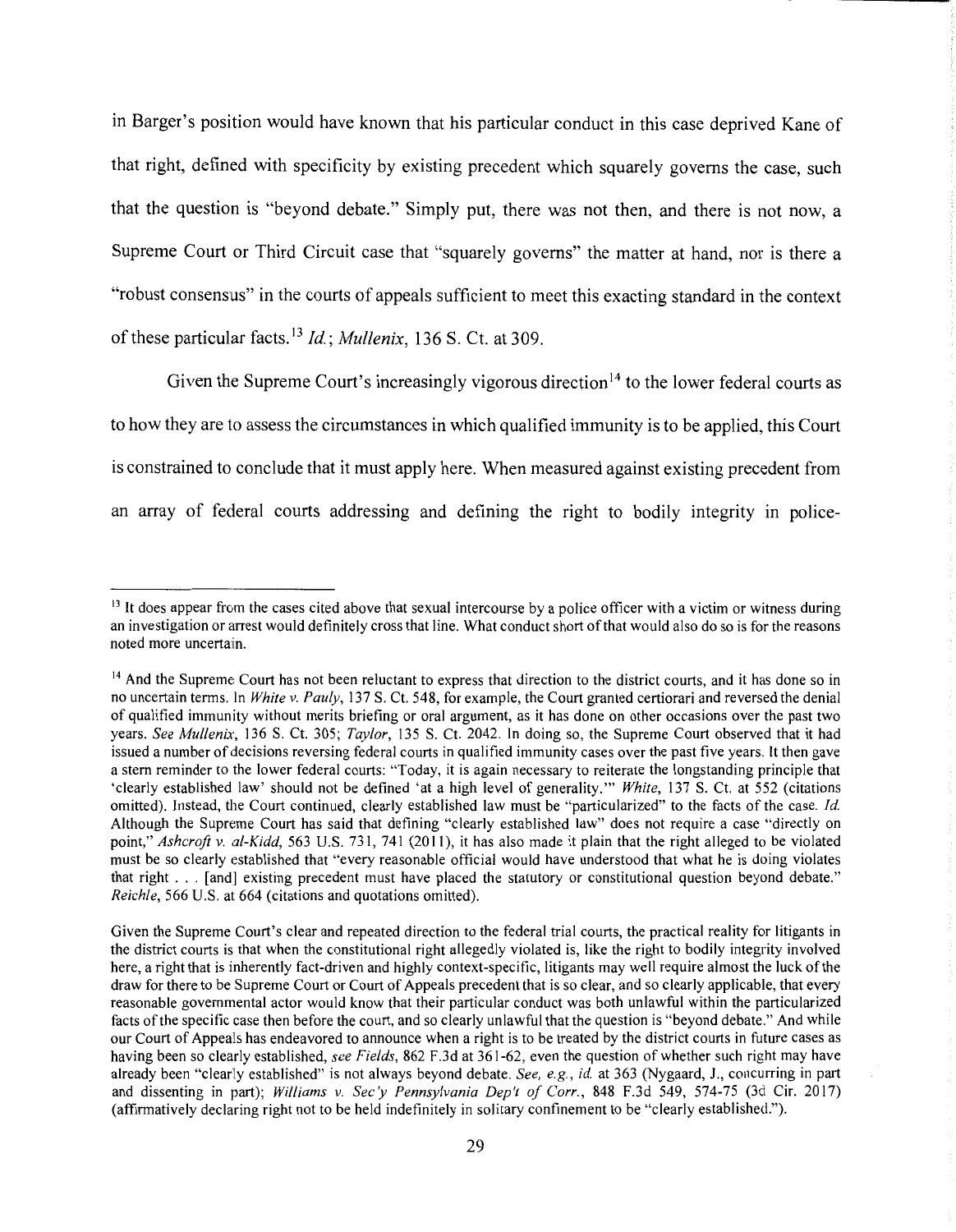investigative settings that involved sexual and sexually-related contact by a police officer with a victim or witness, this Court simply cannot conclude with confidence that the established law is such that every reasonable police officer in Officer Barger's position would have known that his particular conduct in photographing or attempting to photograph Kane in what is alleged to be a sexually-gratifying manner and in violation of the above-noted professional and Departmental standards during an investigation into her possible sexual assault deprived Kane of that right. *See Mullenix,* 136 S. Ct. at 309 (noting that the violative nature *of"particular* conduct" must be clearly established) (emphasis in original).

\* \* \* \*

The undisputed portion of the record here establishes that Officer Barger's actions while conducting his investigation of Kane's possible sexual assault fell outside of professional law enforcement boundaries as defined by his own Department. His actions in laying down a smokescreen of shifting stories and admitted fabrications when the Allegheny County Police investigated his actions not only diminish the profession in which others are engaged with dedication, but they call all of his explanations (and his motives) into question. That Kane had a right to not have her bodily integrity violated by a police officer investigating her potential sexual assault is without doubt. But equally without doubt is the direction of the Supreme Court to this Court: unless every police officer in Barger's shoes would have known that his actual, specific conduct here was unconstitutional based on prior decisions rendered either by the Supreme Court, the Third Circuit, or a "robust consensus" of federal appeals courts considering cases addressing the particular conduct reflected in this record, this case may proceed no further.

Officer Barger is therefore entitled to qualified immunity in this case.

30